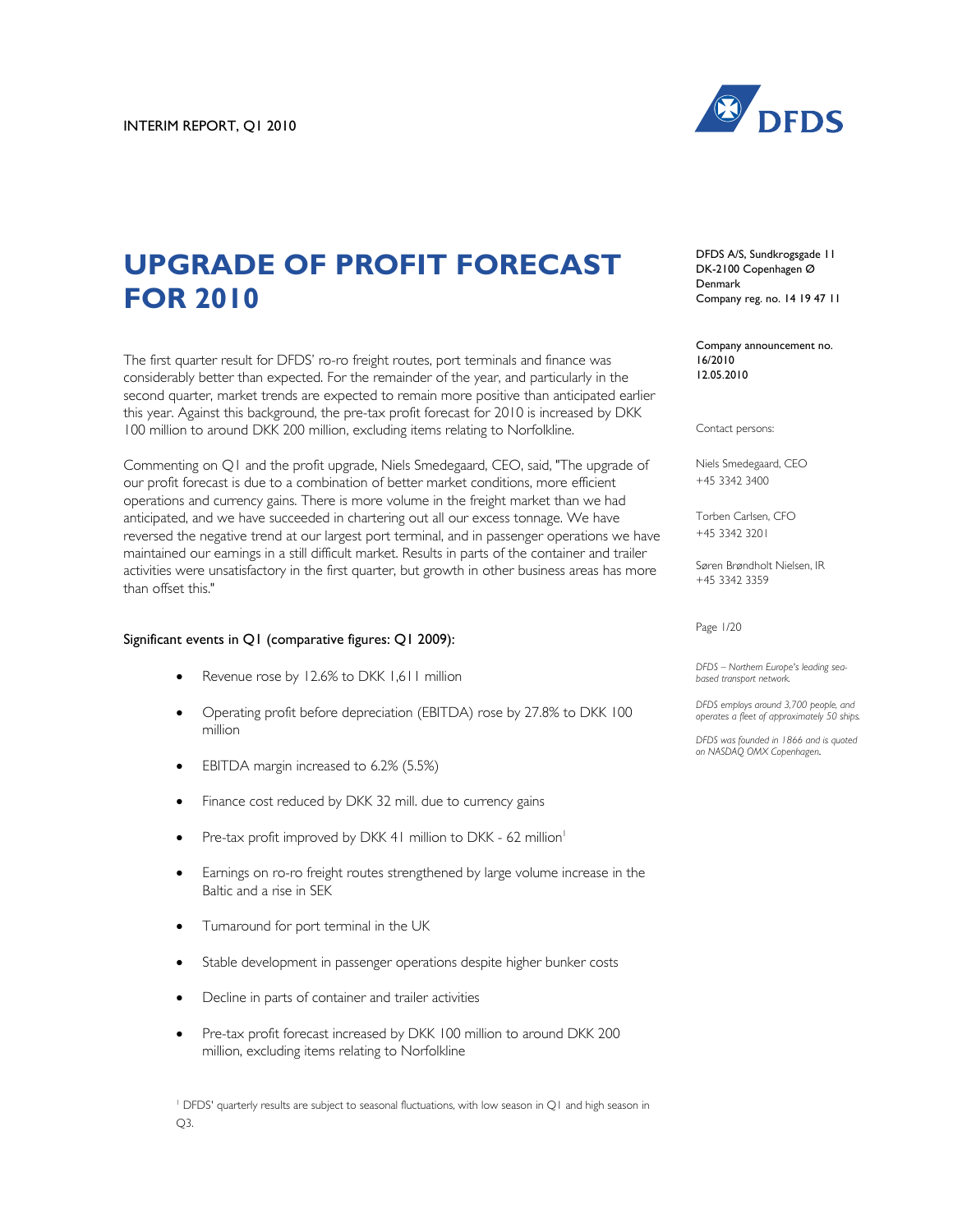# Key Figures DFDS Group

|                                                                  | 2010           | 2009         | 2009              |
|------------------------------------------------------------------|----------------|--------------|-------------------|
| DKK mill.                                                        | QI             | QI           | Full year         |
|                                                                  |                |              |                   |
| Income statement                                                 |                |              |                   |
| Revenue                                                          | 1,611<br>817   | 1,431<br>669 | 6,556<br>2,997    |
| Ro-Ro Shipping<br>Container Shipping                             | 275            | 294          | 1,165             |
| Passenger Shipping                                               | 286            | 280          | 1,620             |
| <b>Terminal Services</b>                                         | 153            | 128          | 555               |
| <b>Trailer Services</b>                                          | 234            | 182          | 776               |
| Non-allocated items                                              | 42             | 55           | 189               |
| Eliminations                                                     | $-196$         | -177         | -746              |
| Operating profit before depreciation (EBITDA)                    | 100            | 78           | 786               |
| Ro-Ro Shipping                                                   | 49             | 119          | 519               |
| Container Shipping                                               | $\mathbf{0}$   | 5            | 5                 |
| Passenger Shipping                                               | $-43$          | $-4$         | 314               |
| <b>Terminal Services</b>                                         | $\overline{4}$ | $-13$        | $-14$             |
| <b>Trailer Services</b>                                          | 5              | 2            | 36                |
| Non-allocated items                                              | $-15$          | $-4$         | -74               |
| Profit on disposal of tangible assets                            | I              | 3            | 8                 |
| Operating profit (EBIT)                                          | $-44$          | $-53$        | 174               |
| Financing, net                                                   | $-18$          | $-50$        | $-154$            |
| Profit before tax                                                | $-62$          | $-103$       | 20                |
| Profit for the period                                            | $-62$          | $-95$        | 89                |
| Profit for the period after minority interests                   | $-62$          | $-95$        | 86                |
| Profit for analytical purposes                                   | $-61$          | $-97$        | 23                |
|                                                                  |                |              |                   |
| Capital<br>Total assets                                          | 9,407          | 8,917        | 9,298             |
| DFDS A/S' share of the equity                                    | 3,607          | 3,380        | 3,641             |
| Total equity                                                     | 3,654          | 3,450        | 3,688             |
| Net interest bearing debt                                        | 4,026          | 3,773        | 4,067             |
| Invested capital, average                                        | 7,965          | 7,326        | 7,762             |
|                                                                  |                |              |                   |
| Average number of employees                                      | 3,715          | 4,007        | 3,924             |
| Cash flow                                                        |                |              |                   |
| Cash flow from operating activities before finance and after tax | 150            | 223          | 836               |
| Cash flow from investments                                       | $-55$          | -498         | $-1,304$          |
| Acquisition of companies, activities and minority interests      | $\mathbf{0}$   | 0            | -39               |
| Other investments                                                | $-55$          | -498         | $-1,265$          |
| Free cash flow                                                   | 95             | $-275$       | $-468$            |
| Operations and return                                            |                |              |                   |
| Number of ships                                                  | 52             | 61           | 51                |
| Revenue growth, %                                                | 12.6           | $-26.4$      | $-20.0$           |
| EBITDA-margin, %                                                 | 6.2            | 5.5          | 12.0              |
| Operating margin, %                                              | $-2.8$         | $-3.7$       | 2.7               |
| Invested capital turnover rate, times                            | 0.81           | 0.78         | 0.84              |
| Return on invested capital (ROIC) p.a., %                        | $-2.3$         | $-2.7$       | 2.1               |
| Return on equity p.a., %                                         | $-6.7$         | $-11.5$      | 0.7               |
| Capital and per share                                            |                |              |                   |
| Equity ratio, %                                                  | 38.8           | 38.7         | 39.7              |
| Financial gearing, times                                         | 1.12           | 1.12         | 1.12              |
| Earnings per share (EPS), DKK                                    | $-8.09$        | $-12.52$     | $ $   $ $ , $ $ 8 |
| Dividend per share, DKK                                          |                |              | 0.0               |
| Number of shares at the end of the period, '000                  | 8,000          | 8,000        | 8,000             |
| Share price at the end of the period, DKK                        | 400            | 283          | 358               |
| Market value, DKK mill.                                          | 3,200          | 2,264        | 2,864             |

# DFDS Interim report Q1 2010

Page 2/20

*Definitions on page 20.*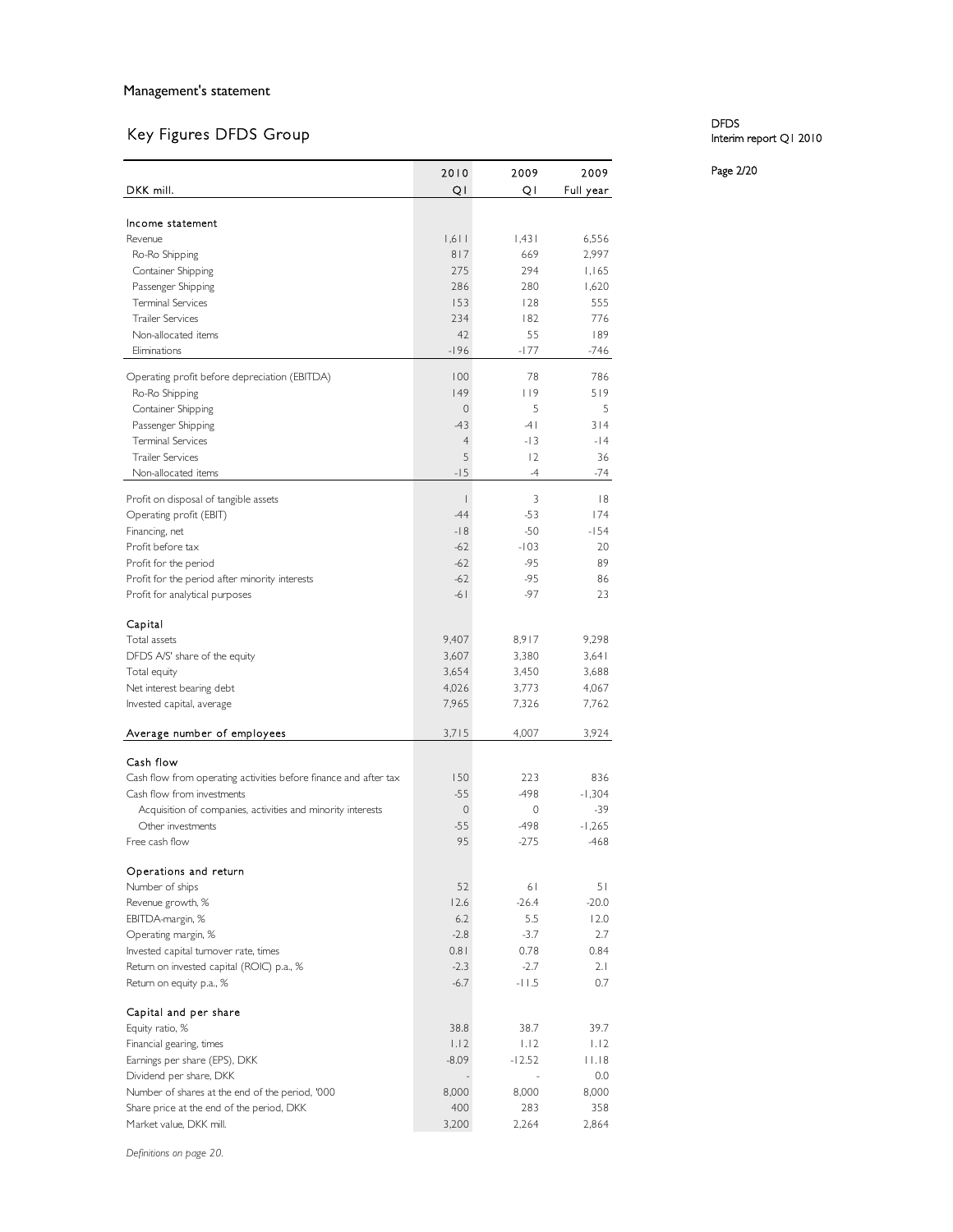Page 3/20

#### *General market trends*

The North European freight market recovered in Q4 2009, and volumes continued to grow in the first quarter of 2010, especially in the ro-ro and trailer markets. It remains uncertain whether this growth is sustainable, or partially driven by stock-building. Parts of the North European container market showed a continued decline during the first quarter. Rates remain under pressure in all parts of the freight market.

The market for passenger shipping showed a decline in most northern European market areas in Q1 2010, and price competition continues to characterise the market. In April, the market was positively impacted by a temporary shutdown of European airspace. The passenger market is expected to gradually improve as the economic downturn eases.

#### *DFDS' tonnage situation*

In February 2010, an agreement was signed to charter out a passenger ship for a three-year period, and in April it was agreed to charter out a ro-pax ship for the remainder of 2010. At the present time, all tonnage is expected to be engaged for the remainder of 2010.

#### *Update on DFDS' purchase of Norfolkline*

DFDS' purchase of Norfolkline is currently being examined by the European competition authorities, who are expected to approve the purchase in June 2010. Following approval, the announced rights issue will be launched by DFDS, and the transaction is expected to be finally completed in the third quarter. The purchase had earlier been expected to be completed in the second quarter.

The integration planning is progressing as expected.

#### *Quarterly accounts and profit forecast*

#### *Revenue*

Group revenue for Q1 rose by 12.6% to DKK 1,611 million. Adjusted for oil price surcharges, the increase was 9.5%.

#### Revenue

| DKK mill.                | 0109    |        | Q110 Change, % |
|--------------------------|---------|--------|----------------|
| Ro-Ro Shipping           | 669     | 817    | 22.2           |
| Container Shipping       | 294     | 275    | $-6.3$         |
| Passenger Shipping       | 280     | 286    | 2.1            |
| <b>Terminal Services</b> | 128     | 153    | 19.8           |
| Trailer Services         | 182     | 234    | 28.8           |
| Eliminations etc.        | $-122$  | $-154$ | 26.2           |
| <b>DFDS Group</b>        | ا 43. ا | 1.611  | 12.6           |

Most of the increase was generated by Ro-Ro Shipping, where revenue rose by 22.2%. This was primarily due to increased volumes, which also contributed to increase revenue in Terminal Services. Revenue in Trailer Services rose by 28.8% due to general market growth and the impact of the acquisition of German trailer operations in late 2009. Revenue in Container Shipping declined by 6.3%, due to lower activity in the paper industry and a continued difficult market for the routes between Ireland and the Continent. Revenue in Passenger Shipping rose by 2.1%, driven by a slight increase in passengers and increased onboard sales.

#### *Operating profit before depreciation (EBITDA)*

Group EBITDA for Q1 was DKK 104 million excluding costs related to Norfolkline, an increase of 33.7%, attributable to a combination of growth in Ro-Ro Shipping and Terminal Services, and a decline in other business areas.

The group EBITDA margin rose to 6.5%, from 5.5% in Q1 2009 excluding costs related to Norfolkline.

# Operating profit before depreciation (EBITDA)

| DKK mill.               | 0109           | O110           | Change |
|-------------------------|----------------|----------------|--------|
| Ro-Ro Shipping          | 119            | 150            | 31     |
| Container Shipping      | 5              | 0              | $-5$   |
| Passenger Shipping      | $-41$          | $-43$          | $-2$   |
| Terminal Shipping       | $-13$          | $\overline{4}$ | 17     |
| <b>Trailer Shipping</b> | $\overline{2}$ | 5              | $-7$   |
| Costs re. Norfolkline   |                | $-5$           | $-5$   |
| Non-allocated items     | -4             | $-11$          | -7     |
| <b>DFDS Group</b>       | 78             | I 00           | 22     |

Increased levels of activity resulted in profit growth for Ro-Ro Shipping and Terminal Services, while the continuing very difficult competitive and market conditions in Ireland reduced profits in Container Shipping. Profits in Trailer Services were adversely impacted by activities in the Belgian company. Despite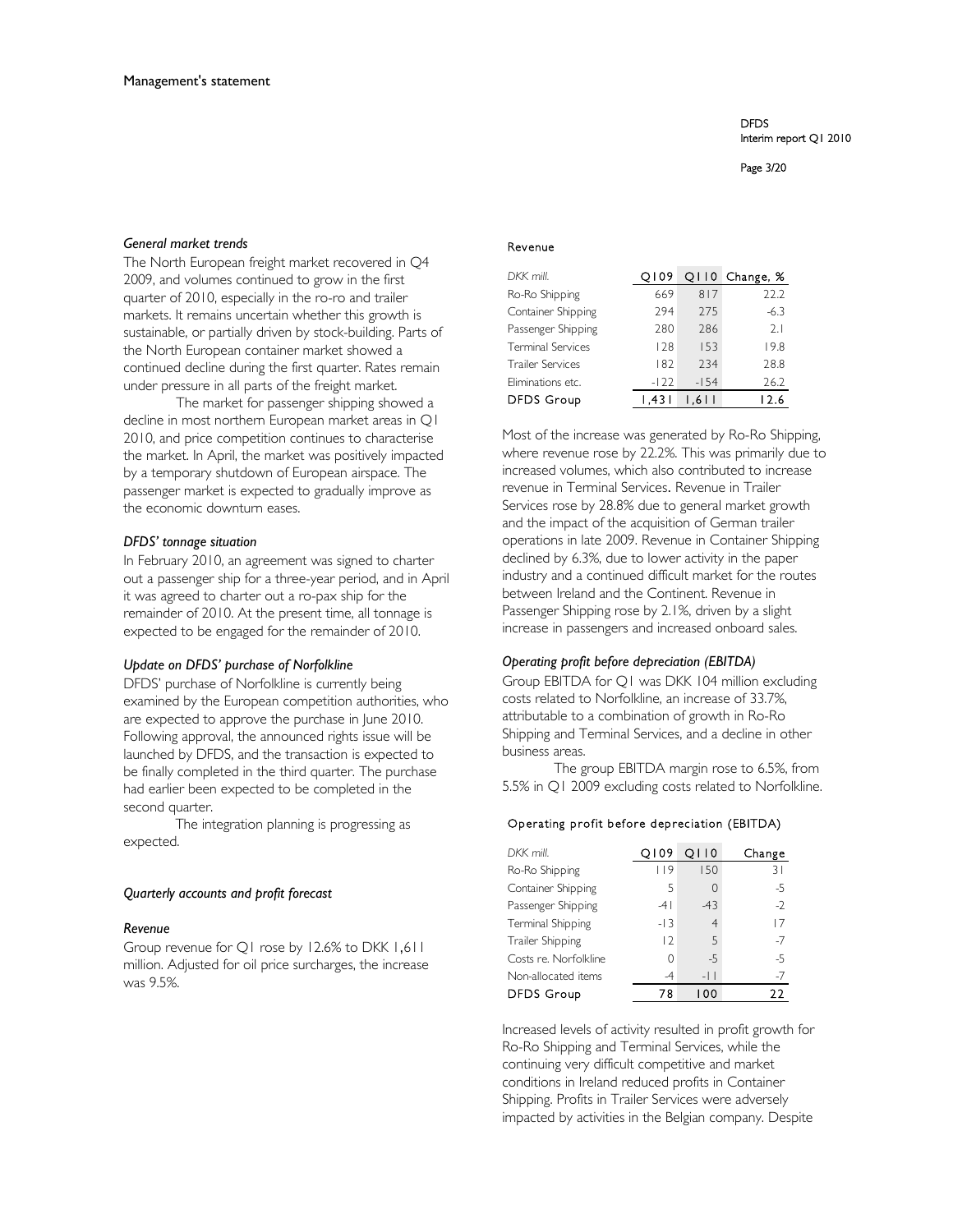Page 4/20

higher bunker costs, profits in Passenger Shipping remained roughly on a par with 2009.



# *Margins, depreciation and write-downs, and operating profit (EBIT)*

Depreciation for the quarter was DKK 11 million higher than in the same period last year, mainly due to the addition of tonnage in 2009 and the resumption of depreciation on a chartered passenger ship which had been laid up for parts of 2009. Profits from sales of assets amounted to DKK 1 million.

EBIT for the quarter was hereafter DKK -44 million, an increase of DKK 9 million.

# Profits on disposals and depreciation, Group

| DKK mill.           | Q109   |        | Q110 Change |
|---------------------|--------|--------|-------------|
| <b>FBITDA</b>       | 78     | 100    | つつ          |
| Profit on disposals |        |        |             |
| Depreciation        | $-134$ | $-145$ | -11         |
| <b>FRIT</b>         | -53    |        |             |

# *Financing*

Net finance costs in Q1 were DKK 18 million, DKK 32 million less than in 2009, mainly due to a positive deviation in currency adjustments of DKK 36 million, particularly in SEK and NOK, of which DKK 16 million related to realised items. Net interest costs fell by DKK 2 million due to a lower interest rate.

#### Finance, net, Group

| DKK mill.              | O109  | O110   | Change |
|------------------------|-------|--------|--------|
| Interest, net          | -37   | $-3.5$ |        |
| Financial gains/losses | $-12$ | 74     | 36     |
| Other items            | $-1$  | -7     |        |
| Total                  | -50   | -18    |        |

#### *Pre-tax profit*

Pre-tax profit for Q1 was DKK -62 million, an improvement of DKK 41 million.

# *Balance sheet and investments*

Total assets at the end of Q1 amounted to DKK 9.4 billion, a rise of 1.1% compared with the end of 2009, and an increase of 5.3% compared with the end of Q1 2009. The latter increase is mainly due to the addition of two ro-ro ships and a ro-pax ship, and the lengthening of three ro-ro vessels in 2009.

# *Equity*

Total equity declined by DKK 34 million to DKK 3,654 million by the end of Q1 2010, compared with the beginning of the quarter. This reduction is primarily due to the negative result for the quarter, partially balanced by a positive currency rate regulation.

# *Invested capital and ROIC*

Average invested capital amounted to DKK 7,965 million in Q1, an increase of 8.7% compared with the same period last year, and a reduction of 1.6% compared with the average for Q4 2009.

Return on invested capital was -2.3% p.a. in Q1, an improvement of 0.4 ppt compared with the same period in 2009.

# *Subsequent events*

The volcanic ash cloud in April was a significant event, particularly for Passenger Shipping. There have been no other significant events following the end of Q1 2010.

# *Profit forecast for 2010*

The profit forecast relates exclusively to DFDS. Anticipated earnings from Norfolkline, and costs deriving from the transaction, have not been included.

DFDS' Q1 result was better than expected, compared with the previous profit forecast issued in early March 2010, when there was considerable uncertainty about future market conditions. The increase is attributable to a higher level of activity, particularly in the ro-ro market, more efficient operations and lower financing costs.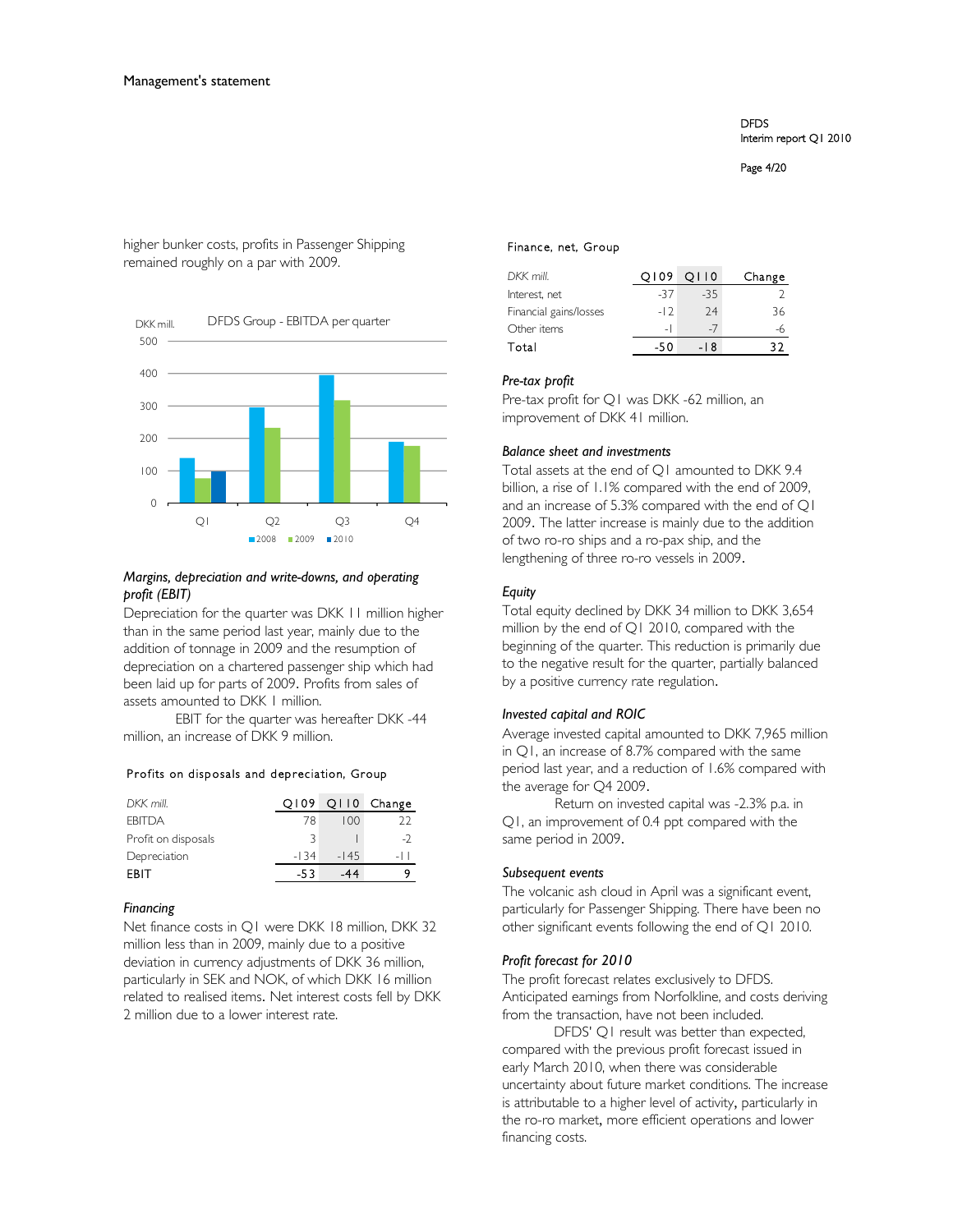Page 5/20

Profit trends at the beginning of Q2 2010 remain more positive than expected, particularly in ro-ro operations, but also in passenger activities – in the latter area mainly due to the increase in passengers which resulted from the temporary closure of European airspace. The chartering-out of excess tonnage, including laid-up tonnage, has also developed better than anticipated.

Uncertainty remains high with regard to market trends for the remainder of 2010, but on the back of the results achieved and the current trends in the market, the profit forecast for the year is increased as follows:

Revenue is expected to rise by around 10%. A rise of 6-8% was previously expected. The rise is primarily attributable to a higher level of activity in Ro-Ro Shipping.

- Operating profit before depreciation (EBITDA) is expected to rise by around 15-17%. A rise of 5-7% was previously expected. The rise is primarily attributable to a higher level of activity in Ro-Ro Shipping and a considerable impact from lower tonnage costs.
- Investments are expected to amount to around DKK 150 million, as against the previous forecast of DKK 175 million.

The total full-year forecast for 2010 is currently a pretax profit of around DKK 200 million. Previously, a pretax profit of around DKK 100 million was expected.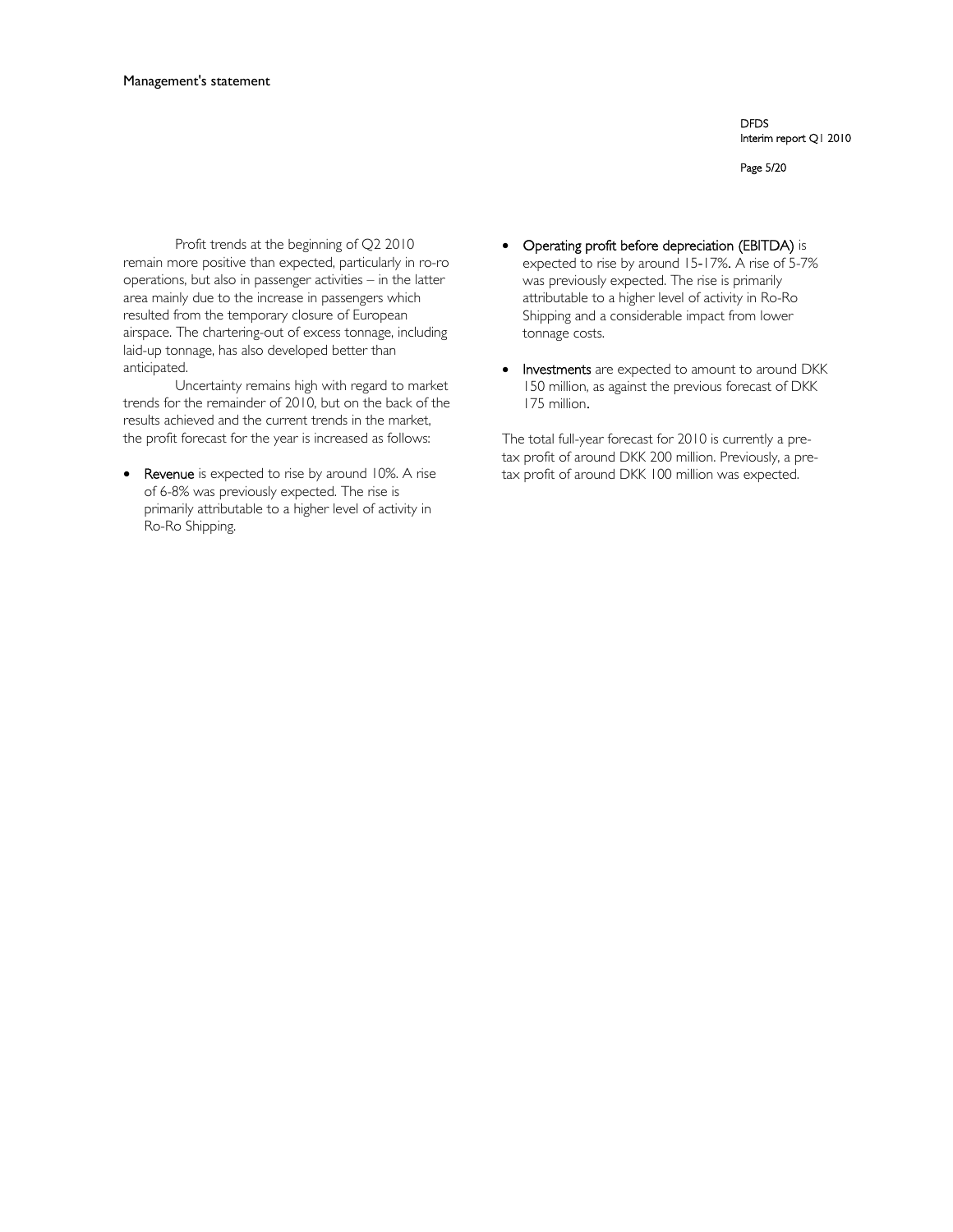# Ro-Ro Shipping

*Ro-Ro Shipping operates a route network based on ro-ro and ro-pax tonnage in the North Sea and Baltic Sea. The main customer groups consist of haulage and freight companies, and manufacturers of heavy industrial goods.* 

|                                               |       |       | 2009  |       |           | 2010  |
|-----------------------------------------------|-------|-------|-------|-------|-----------|-------|
| DKK mill.                                     | QΙ    | Q2    | Q3    | O4    | Full year | QI    |
| Revenue                                       | 669   | 736   | 798   | 794   | 2.997     | 817   |
| Operating profit before depreciation (EBITDA) | 9     | l 35  | 132   | 133   | 519       | 150   |
| Depreciation                                  | $-63$ | $-69$ | $-73$ | $-82$ | $-287$    | $-74$ |
| Operating profit (EBIT)                       | 56    | 66    | 59    | 51    | 232       | 76    |
| Operating profit margin (EBIT), %             | 8.4   | 9.0   | 7.4   | 6.4   | 7.7       | 9.3   |
| Invested capital, average                     | 4.510 | 4,916 | 5,256 | 5,320 | 4,965     | 5,316 |
| Return on invested capital (ROIC) p.a., %     | 4.7   | 5.0   | 4.4   | 3.6   | 4.4       | 5.8   |
| Lanemetres, '000                              | 2,139 | 2,274 | 2,327 | 2,457 | 9.197     | 2,439 |
| Passengers (Baltic Sea), '000                 | 63    | 94    | 129   | 77    | 363       | 76    |

#### *General market trends*

The ro-ro market resumed growth in Q4 2009, and the positive trend continued in Q1 2010, with volume growth in most northern European regions. In the Baltic, growth was positive in all areas except services between southern Sweden and Germany. Growth was also mainly positive in the Kattegat and the North Sea, as well as in the English Channel, including Eurotunnel, while growth in the Irish Sea remained negative. Rate levels remain generally under pressure.

#### *Activity trends*

The number of lane metres transported rose by 14.0% in Q1 compared with the same period last year, on the basis of growth in all route areas: the Baltic, the North Sea and the continental routes.

Routes in the Baltic achieved a volume growth of 28.8%, attributable to general growth, an expansion of the catchment area on the Continent, and the reduction of ro-ro capacity in the region by DFDS and competitors. In late January 2010, the DFDS route between Riga and Lübeck was thus closed. The rate level was declining in the market.

North Sea routes achieved a volume growth of 12.4%, with improving rate levels as the result of a strengthening in the Swedish krona. Activity was higher among both freight forwarding and industrial customers, including the automotive industry.

The continental routes achieved a volume growth of 9.8%, with declining rate levels due to overcapacity in the market.

By the beginning of May 2010, five vessels had been chartered out externally. Currently, no excess tonnage is expected for the remainder of the year.

#### *Financial performance*

Revenue for Q1 rose by 22.2% to DKK 817 million. Adjusted for oil price surcharges, the revenue increase was 15.4%. Adjusted for lower revenue from charteringout tonnage, the increase was 19.6%.

Operating profit before depreciation (EBITDA) for Q1 rose by 26.0% to DKK 150 million. The improvement is first and foremost attributable to a higher level of activity and increased capacity utilisation, which offset lower rate levels in parts of the network. A rise of approximately 72% in oil prices per tonne resulted in higher bunker costs, which were largely, but not entirely, covered by oil price surcharges. The result for Q1 2009 included a net income of DKK 11 million from hedging transactions.

Depreciation for the quarter increased by DKK 9 million compared with the same period last year, due to the addition and extension of tonnage, primarily during Q2-Q4 2009.

Return on invested capital in Q1 was 5.8% (4.7%) p.a.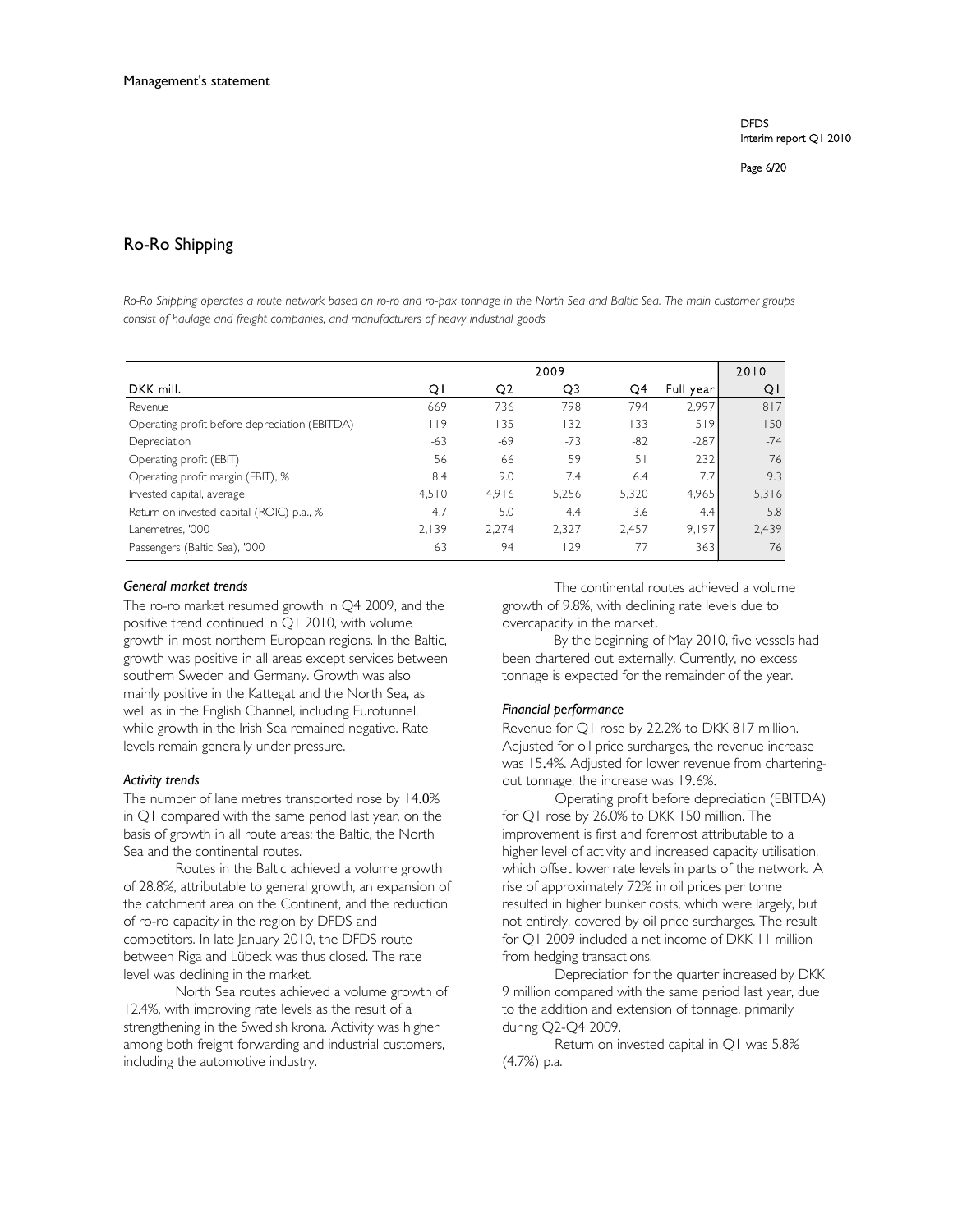Page 7/20

# Container Shipping

Container Shipping consists of route networks based on lo-lo tonnage in the North Sea, the Irish Sea and the north of Spain. The main customer *groups are importers, exporters and manufacturers of heavy industrial goods.* 

|                                               |        |                | 2009     |          |           | 2010     |
|-----------------------------------------------|--------|----------------|----------|----------|-----------|----------|
| DKK mill.                                     | QI     | Q <sub>2</sub> | Q3       | Q4       | Full year | QI       |
| Revenue                                       | 294    | 287            | 286      | 298      | 1.165     | 275      |
| Operating profit before depreciation (EBITDA) | 5      | 4              | $\Omega$ | $-4$     |           | $\Omega$ |
| Associates                                    | 0      |                | $\Omega$ | $\Omega$ |           | $\Omega$ |
| Profit/loss on disposal of tangible assets    |        |                | $\Omega$ | $\Omega$ | 9         | $\Omega$ |
| Depreciation                                  | $-14$  | $-13$          | $-10$    | $-13$    | $-50$     | $-11$    |
| Operating profit (EBIT)                       | $-7$   | $\overline{a}$ | $-10$    | $-17$    | $-35$     | $-11$    |
| Operating profit margin (EBIT), %             | $-2.4$ | $-0.3$         | $-3.5$   | $-5.7$   | $-3.0$    | $-4.0$   |
| Invested capital, average                     | 615    | 615            | 602      | 617      | 617       | 619      |
| Return on invested capital (ROIC) p.a., %     | $-4.1$ | $-1.2$         | $-6.2$   | $-9.4$   | $-5.4$    | $-7.2$   |
| Tons, '000                                    | 450    | 425            | 449      | 406      | 1,730     | 347      |
| Containers, '000                              | 22     | 22             | 21       | 21       | 86        | 20       |

#### *Market trends*

The recovery in the market for door-to-door container transport was generally weaker than in the ro-ro market, in addition to which regional differences were apparent. Volumes in the container market in the North Sea are increasing, while the market between Ireland and the Continent remains characterised by low growth and pressure on rates, as well as by the deployment of excess tonnage from other markets. Rising road transport costs are also contributing to increased pressure on margins for door-to-door transport. In the industrial area, growth remains low in paper production. The market for operations of small tramp ships has improved from a low level.

#### *Activity trends*

Growth was achieved in container activities in the North Sea, on the basis of more efficient operations and the successful start-up of a route between Skogn and Rotterdam. This growth was however more than offset by lower results on the container routes between Ireland and the Continent, as a result of the continuing very difficult competitive and market conditions.

Profits for the quarter also declined in industrial logistics activities, partly due to low volumes and rates,

and partly to provisions for breakdowns on two ships and a debtor risk relating to a paper manufacturer.

The result for charter operations was improved due to better market conditions and more competitive rates on chartered tonnage.

#### *Financial performance*

Revenue for Q1 declined by 6.3% to DKK 275 million, due to lower revenue on especially the Irish container routes and in industrial activities. In the latter area, revenues were impacted by the closure of a route between Norway/Sweden and Ireland in October 2009. Revenue increased in charter activities.

Operating profit before depreciation (EBITDA) for Q1 declined by DKK 5 million to DKK 0 million. The result includes provisions for breakdowns and a debtor risk of DKK 6 million. The profit decline is primarily attributable to container activities between Ireland and the Continent, while profits improved in charter operations.

Depreciation for Q1was reduced by DKK 3 million, due to the return of financially leased ships in 2009.

Return on invested capital for Q1 was -7.2% (-4.1%) p.a.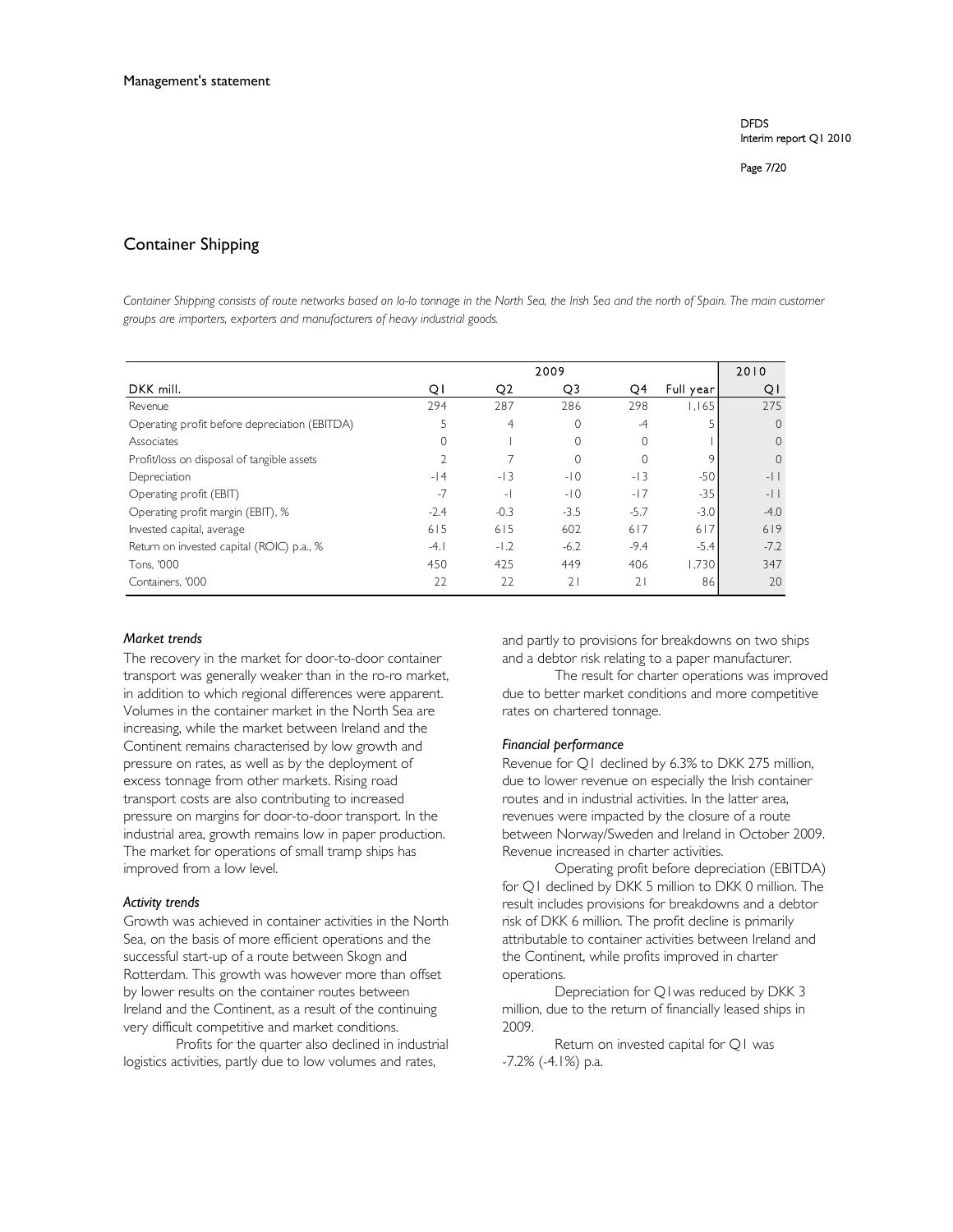# Passenger Shipping

*Passenger Shipping operates a network of passenger routes based on cruise-ferry tonnage in the North Sea and Kattegat/Skagerrak. The most important customer groups are car passengers, Mini-Cruise passengers, conferences and tour operators. In addition, DFDS Canal Tours operates tours around the canals of Copenhagen.* 

|                                               | 2009    |       |       |       | 2010       |         |
|-----------------------------------------------|---------|-------|-------|-------|------------|---------|
| DKK mill.                                     | QΙ      | Q2    | Q3    | Q4    | Full year! | QI      |
| Revenue                                       | 280     | 443   | 545   | 352   | 1,620      | 286     |
| Operating profit before depreciation (EBITDA) | $-4$    | 105   | 187   | 63    | 3 4        | $-43$   |
| Depreciation                                  | $-44$   | $-62$ | $-45$ | $-60$ | $-2$       | $-40$   |
| Operating profit (EBIT)                       | $-85$   | 43    | 142   | ζ     | 03         | $-83$   |
| Operating profit margin (EBIT), %             | $-30.4$ | 9.7   | 26.1  | 0.9   | 6.4        | $-29.0$ |
| Invested capital, average                     | 1,758   | 1,693 | 1,659 | 1.644 | .693       | 1,509   |
| Return on invested capital (ROIC) p.a., %     | $-18.2$ | 9.6   | 33.1  | 0.7   | 5.7        | $-22.4$ |
| Passengers, '000                              | 249     | 368   | 427   | 279   | .323       | 251     |

#### *Market trends*

Activity in Q1 2010 were lower than in Q1 2009 in virtually all market areas for passenger shipping in Northern Europe. In addition to lower demand, the lower level of activity reflects reductions in the number of departures and the closure or restructuring of routes.

In April 2010, flight cancellations in the airline industry due to the cloud of volcanic ash over Europe produced a temporary increase in the number of bookings for DFDS Seaways and other passenger carriers.

# *Activity trends*

The number of passengers in Q1 rose marginally by 0.8%, compared with the same period in 2009.

On the Copenhagen-Oslo route, passenger numbers rose by 1.4% during the quarter. Average revenue per ticket per passenger was on a par with the same period last year, while revenue from onboard sales improved. Bunker costs on the route were higher due to an increase in oil prices, which was only partially offset by oil price surcharges.

On the Amsterdam-Newcastle route, the number of passengers was on a par with the same period last year, based on a higher number of departures. Average revenue per ticket per passenger was lower, while revenue from onboard sales improved. The higher bunker costs on the route were to a lesser extent offset by oil price surcharges.

On the Esbjerg-Harwich route, the number of passengers was also on a par with the same period last year. Average revenue per ticket per passenger improved compared with the same period last year, while earnings from onboard sales were unchanged. The higher bunker costs on the route were to a lesser extent offset by oil price surcharges.

# *Financial performance*

Revenue for Q1 was DKK 286 million, an increase of 2.1% over the same period last year. Adjusted for revenue from the chartering-out of a passenger ship in 2009, the increase was 5.9%.

Operating profit before depreciation (EBITDA) for Q1 was DKK -43 million, a decline of DKK 2 million compared with the same period last year. The decline is attributable to a rise of approximately 72% in oil prices, which increased bunker costs for the quarter by DKK 20 million. After recognition of hedging transactions and oil price surcharges, the rise in costs was DKK 8 million.

Return on invested capital in Q1 was -22.4% (- 18.2%) % p.a.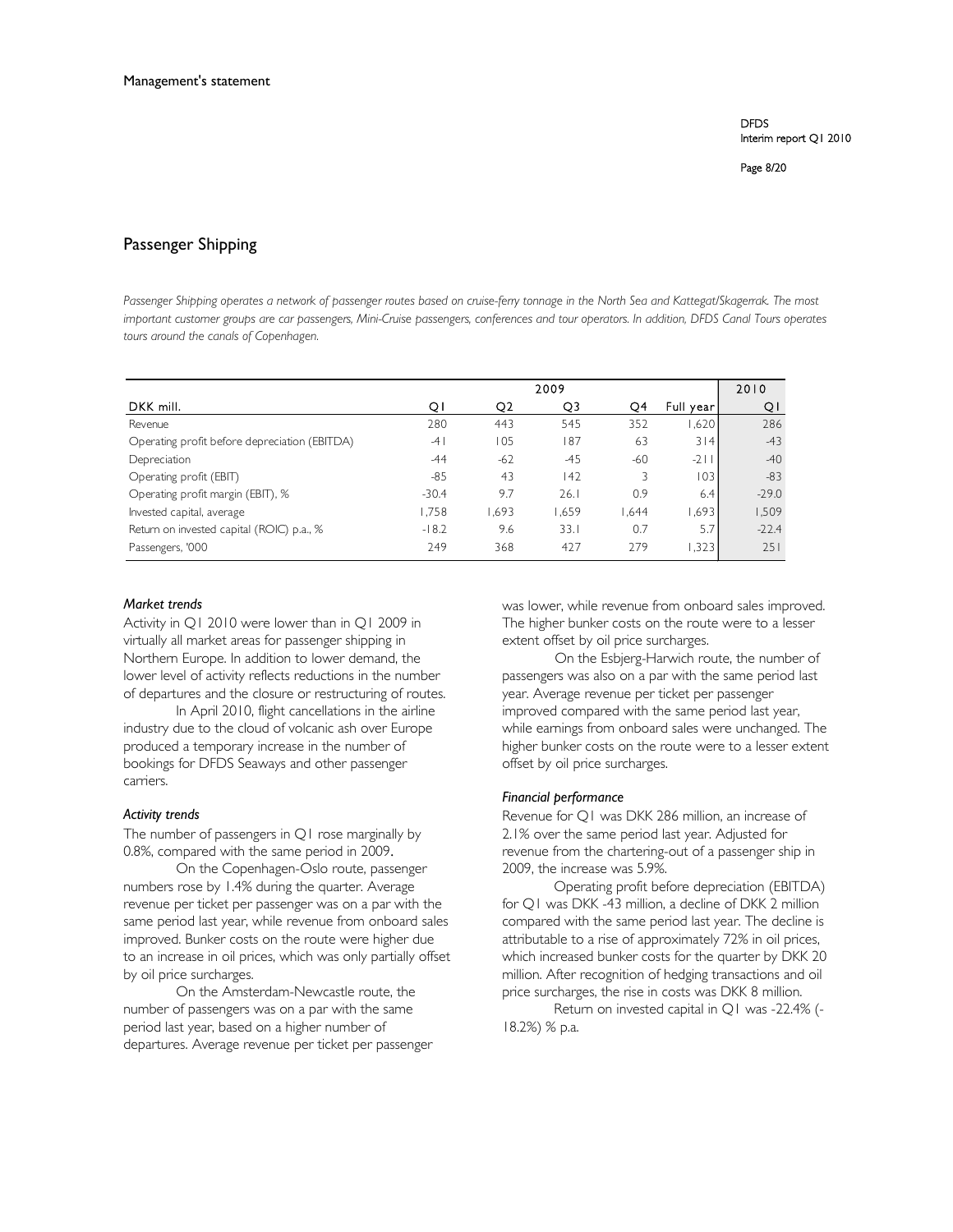Page 9/20

# Terminal Services

*Terminal Services operates own terminals in Denmark, England, the Netherlands and Norway, which mainly process unit loads, e.g. trailers, containers, automobiles and industrial goods. Some terminals also process passengers.* 

|                                               | 2009    |          |                |                |           | 2010     |
|-----------------------------------------------|---------|----------|----------------|----------------|-----------|----------|
| DKK mill.                                     | ΟI      | Q2       | Q3             | Q4             | Full year | QI       |
| Revenue                                       | 128     | 135      | 145            | 147            | 555       | 153      |
| Operating profit before depreciation (EBITDA) | $-13$   | $-4$     | $\overline{a}$ | $\overline{4}$ | $-14$     |          |
| Associates                                    | 0       | $\Omega$ | $\Omega$       |                |           | $\Omega$ |
| Profit/loss on disposal of tangible assets    | 0       | $\Omega$ | 0              |                |           | $\Omega$ |
| Depreciation                                  | $-5$    | $-6$     | -6             | $-5$           | $-22$     | $-6$     |
| Operating profit (EBIT) before special items  | $-18$   | $-10$    | $-7$           |                | $-34$     | $-2$     |
| Operating profit margin (EBIT), %             | $-14.1$ | $-7.4$   | $-4.8$         | 0.7            | $-6.1$    | $-1.3$   |
| Invested capital, average                     | 314     | 321      | 321            | 300            | 3 2       | 283      |
| Return on invested capital (ROIC) p.a., %     | $-22.1$ | $-11.7$  | $-7.9$         | 0.6            | $-10.4$   | $-2.9$   |
| Tons, '000                                    | 3.246   | 3.356    | 3,552          | 3,848          | 14.002    | 3,817    |

# *Market trends*

As a result of a high proportion of internal revenue from Ro-Ro Shipping, the market trends are closely linked to this business area. Market trends for third-party volumes, including project cargo, were positive in Q1.

#### *Activity trends*

Most terminals were positively impacted in Q1 by increasing volumes from DFDS routes and third-party volumes.

Improvement projects were carried out at the DFDS Nordic Terminal in Immingham during 2008 and 2009 with a view to achieving better efficiency and greater revenue. Productivity increases deriving from these projects positively impacted H2 2009, and this positive trend has continued into Q1 2010. The terminal achieved a significant result improvement in Q1 due to higher productivity and increased volumes from DFDS routes and external customers, particularly in steel and paper.

Activity levels were also higher in the other terminals, and there was an increased proportion of volumes from external customers, particularly at the Norwegian terminals.

# *Financial performance*

Revenue in Q1 rose by 19.8% to DKK 153 million. Around 80% of the rise is attributable to DFDS Nordic Terminal in Immingham, on the basis of increased internal and external activities. There were also some increase in revenue at the Danish and Norwegian terminals.

Operating profit before depreciation (EBITDA) for Q1 was DKK 4 million, an increase of DKK 17 million. Of this, DKK 14 million is attributable to the DFDS Nordic Terminal in Immingham. All other terminals contributed to the remainder of the growth.

Return on invested capital in Q1 was -2.9% (-22.1%) p.a.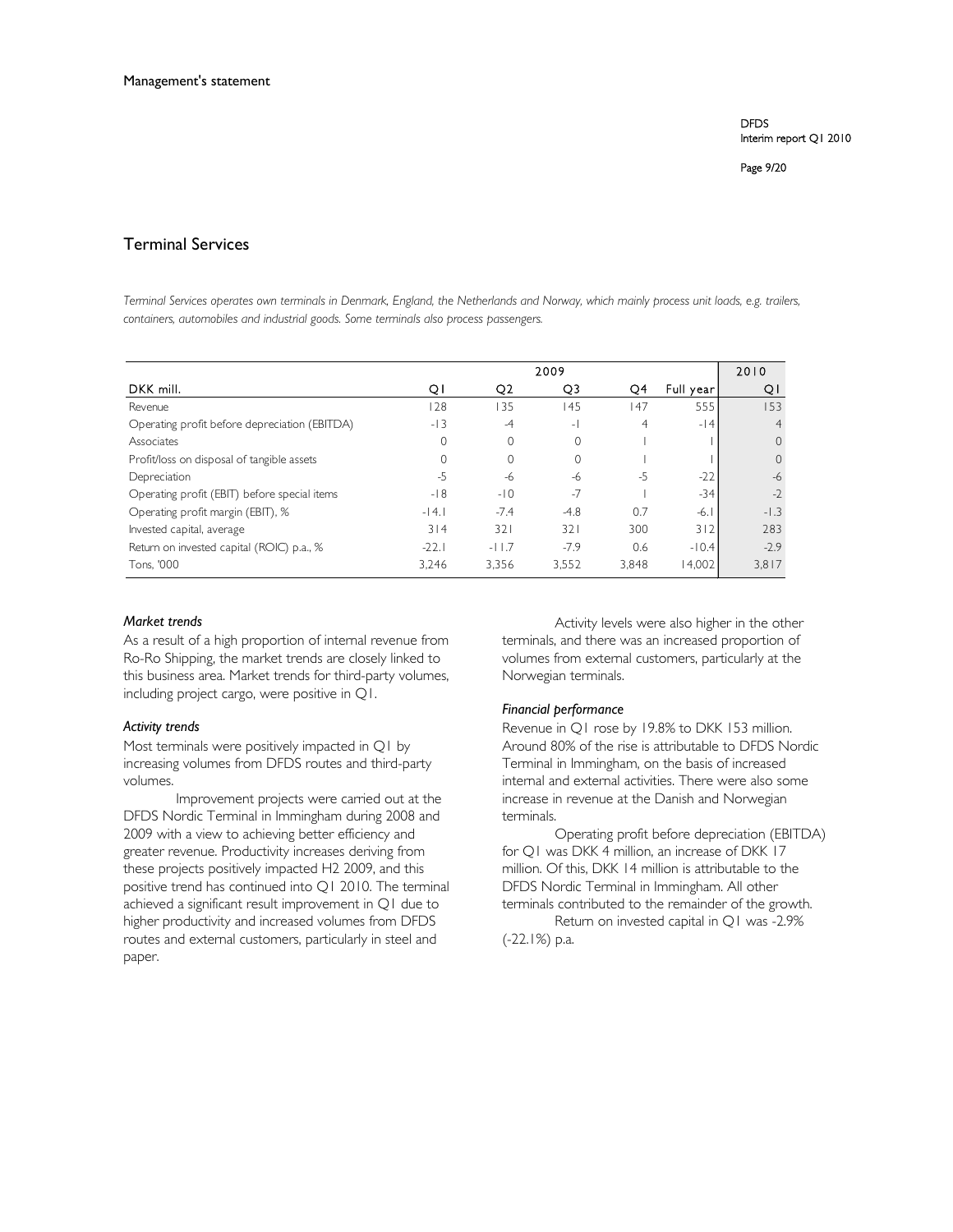Page 10/20

# Trailer Services

*Trailer Services operates trailer companies in Norway, Sweden, Denmark, Finland, Germany, Belgium, the Netherlands, Great Britain and Ireland, which primarily service the market by providing transport solutions for full loads using DFDS' route network.* 

|                                               | 2009 |     |        |        | 2010            |        |
|-----------------------------------------------|------|-----|--------|--------|-----------------|--------|
| DKK mill.                                     | Οl   | O2  | Q3     | Q4     | Full year       | Q.     |
| Revenue                                       | 182  | 201 | 195    | 98     | 776             | 234    |
| Operating profit before depreciation (EBITDA) | 12   | 3   |        | 4      | 36              |        |
| Profit/loss on disposal of tangible assets    | 0    |     |        | 4      | 6               |        |
| Depreciation                                  | -6   | -8  | $-9$   | -8     | $-31$           | $-8$   |
| Operating profit (EBIT)                       | 6    | 6   | ٠H     |        |                 | $-2$   |
| Operating profit margin (EBIT), %             | 3.3  | 3.0 | $-0.5$ | 0.0    | .4 <sup>F</sup> | $-0.9$ |
| Invested capital, average                     | 229  | 243 | 285    | 284    | 260             | 256    |
| Return on invested capital (ROIC) p.a., %     | 9.7  | 8.5 | 0.1    | $-0.5$ | 4.1             | $-2.7$ |
| Shipments, '000                               | 16   | 17  | 6      | 18     | 67              | 21     |

# *Market trends*

The trailer market has generally shown growth since Q4 2009, in parallel with developments in the freight market for ro-ro shipping. Some capacity adjustment has been carried out in the market, and rate levels are rising slightly.

# *Activity trends*

The total number of consignments in Q1 rose by 36.1%. In December 2009, trailer activities between Northern Germany and Great Britain were taken over from a German transport and logistics company. Adjusted for these activities, the increase in the number of consignments was 22.1%.

With the exception of the Danish activities, the level of activities increased in all companies. Margins, however, were generally reduced by an increase in movements of empty trailers as a result of imbalances in traffic.

In addition to these factors, earnings in the Belgian company were negatively impacted by unsatisfactory price and cost management. During Q2, the implementation of DFDS' door-to-door IT system will be completed in the Belgian company, and improved management of the activities is expected to be achieved in Q2.

# *Financial performance*

Revenue for Q1 rose by 28.8% to DKK 234 million. Around half of the rise is attributable to the takeover of German trailer activities in December 2009. The remainder of the growth is especially attributable to increased activity in the Swedish and Belgian companies, while the level of activity in the Danish company was lower.

Operating profit before depreciation (EBITDA) decreased by 59.3% to DKK 5 million, a decline of DKK 7 million. The entire decline is due to a deterioration of earnings in the business area's Belgian company, where price and cost control, including traffic imbalances, have been unsatisfactory. In addition, a start-up of activities aimed at the Spanish market failed to live up to expectations. The overall result for other activities was on a par with the same period last year, as the margin was reduced by the start of the new German activities, and by imbalances in traffic.

Return on invested capital for Q1 was -2.7% (9.7%) p.a.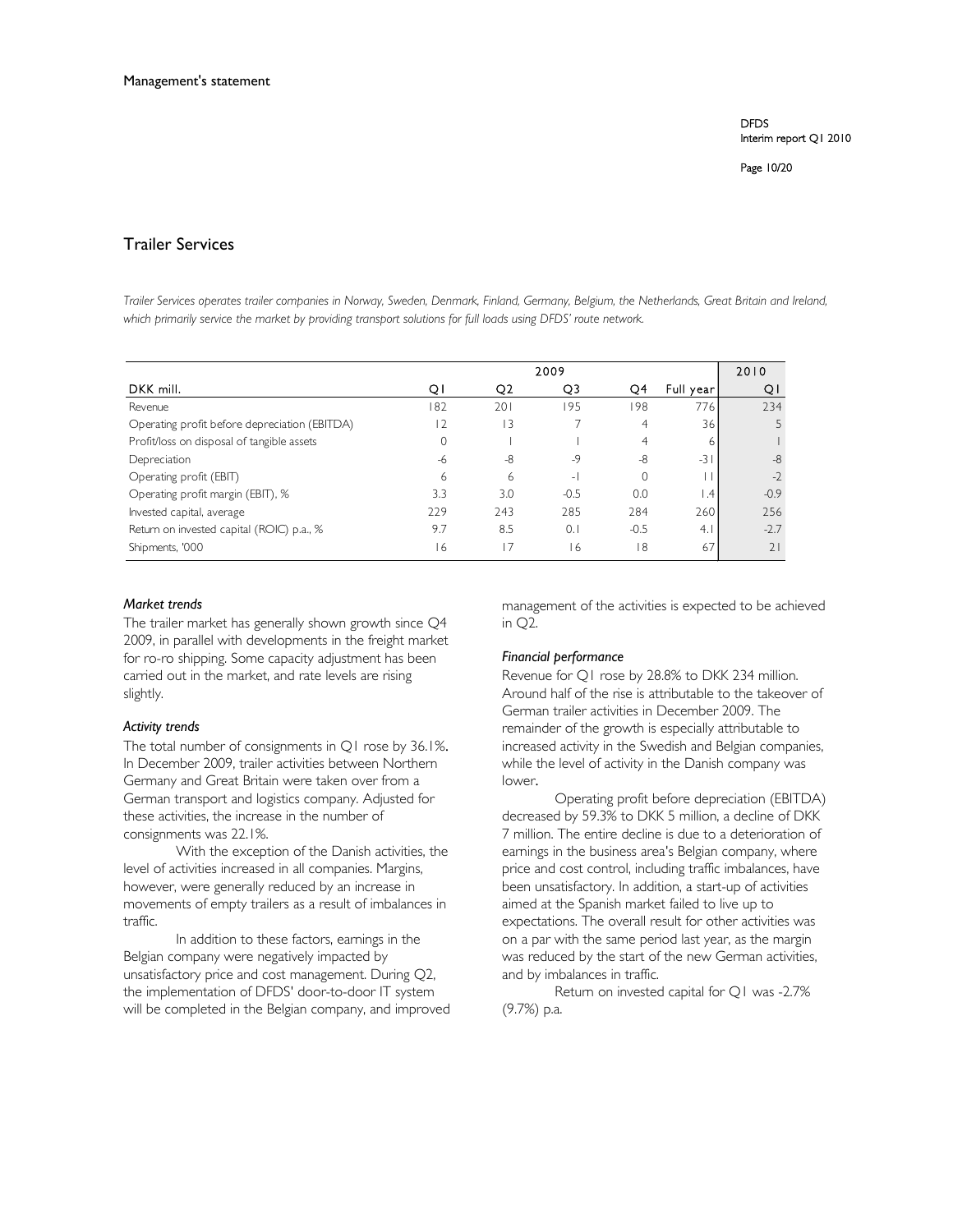Page 11/20

# Statement by the Executive Board and Board of Directors

The Board of Directors and the Executive Board have today discussed and approved the interim financial report for the period 1 January – 31 March 2010 for DFDS A/S.

The interim financial report, which has not been audited or reviewed by the company's accountant, has been prepared in accordance with IAS 34, "Presentation of Interim Financial Statements", as adopted by the EU, and in accordance with additional Danish disclosure requirements for interim financial reports for listed companies.

We consider the interim financial report to provide a true and fair view of the Group's assets, liabilities and financial position at 31 March 2010 and of the result of the Group's operations and cash flows for the period 1 January – 31 March 2010.

We also consider the management's review to contain a fair account of the development of the Group's activities and financial position, the profit for the period and of the Group's financial position as a whole as well as a description of the most significant risks and uncertainties faced by the Group.

Copenhagen, 12 May 2010

*Executive Board*

 Niels Smedegaard Torben Carlsen CEO CFO

*Board of Directors* 

Bent Østergaard Vagn Sørensen Claus Arnhild\*

Chairman Deputy Chairman

Michael Helbo\* Jill Lauritzen Melby Anders Moberg

Thomas Mørk\* Thomas Mørk i Lene Skole

\* Employee elected board members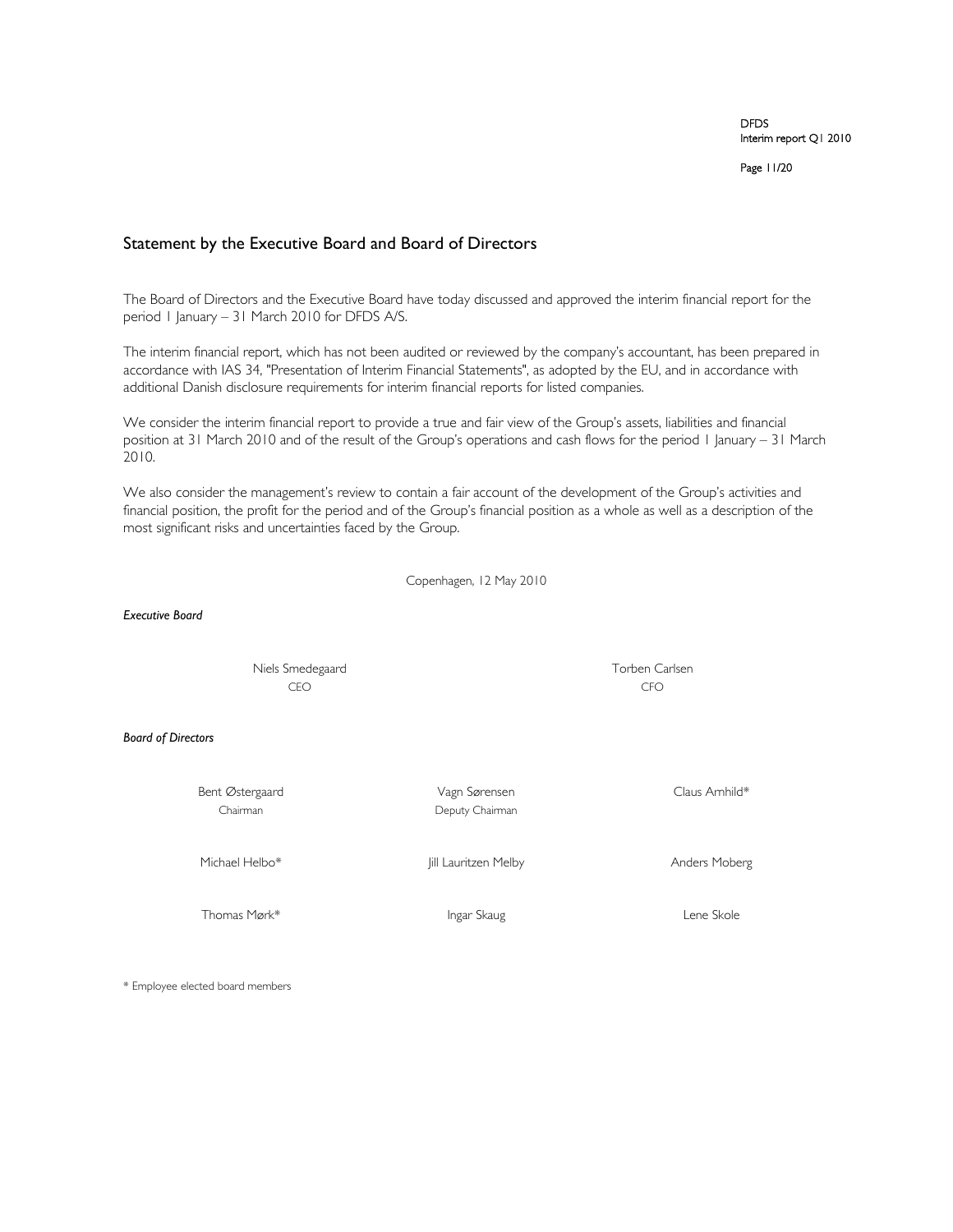Page 12/20

# DFDS Group – Income Statement

|                                                          | 2010     | 2009     | 2009            |
|----------------------------------------------------------|----------|----------|-----------------|
| DKK mill.                                                | QI       | QI       | Full year       |
|                                                          |          |          |                 |
| Revenue                                                  | 1,610.6  | 1,430.7  | 6,555.5         |
|                                                          |          |          |                 |
| Costs:                                                   |          |          |                 |
| Operating costs related to ships                         | 968.1    | 793.0    | 3,391.6         |
| Charter hire                                             | 150.0    | 153.8    | 661.5           |
| Staff costs                                              | 312.6    | 323.2    | 1,325.6         |
| Other costs of operation, sales and administration       | 80.1     | 82.6     | 390.4           |
| Of this, costs regarding Norfolkline                     | 4.6      | $0.0\,$  | 17.6            |
| Total costs                                              | 1,510.8  | 1,352.6  | 5,769.1         |
| Operating profit before depreciation (EBITDA)            | 99.8     | 78.I     | 786.4           |
| Share of profit of associates                            | 0.1      | 0.4      | $\mathsf{I}$ .4 |
| Profit/loss on disposal of tangible assets               | 1.4      | 3.2      | 17.6            |
|                                                          |          |          |                 |
| Depreciation and impairment                              |          |          |                 |
| Ships                                                    | $-115.9$ | $-104.9$ | $-448.1$        |
| Other fixed assets                                       | $-30.3$  | $-30.6$  | $-124.1$        |
| Impairment losses for ships and other non-current assets | 0.0      | 0.0      | $-60.7$         |
| Value adjustment goodwill/negative goodwill              | 0.4      | 0.4      | 1.5             |
| Total depreciation and impairment                        | $-145.8$ | $-135.1$ | $-631.4$        |
| Operating profit (EBIT)                                  | -44.5    | $-53.4$  | 174.0           |
| Financial income                                         | 24.1     | 37.6     | 34.2            |
| Financial expenses                                       | $-41.6$  | $-87.2$  | $-188.5$        |
| Finance, net                                             | $-17.5$  | $-49.6$  | $-154.3$        |
|                                                          |          |          |                 |
| Profit before tax                                        | -62.0    | -103.0   | 19.7            |
| Tax on profit                                            | 0.1      | 8. I     | 69.1            |
| Profit for the period                                    | -61.9    | $-94.9$  | 88.8            |
|                                                          |          |          |                 |
| Attributable to:                                         |          |          |                 |
| Equity holders of DFDS A/S                               | $-62.0$  | $-95.4$  | 85.7            |
| Minority interests                                       | 0.1      | 0.5      | 3.1             |
|                                                          | $-61.9$  | $-94.9$  | 88.8            |
|                                                          |          |          |                 |
| Basic earnings per share (EPS) of DKK 100                | $-8.09$  | $-12.52$ | 11.18           |
| Diluted earnings per share (EPS-D) of DKK 100            | $-8.09$  | $-12.50$ | 11.18           |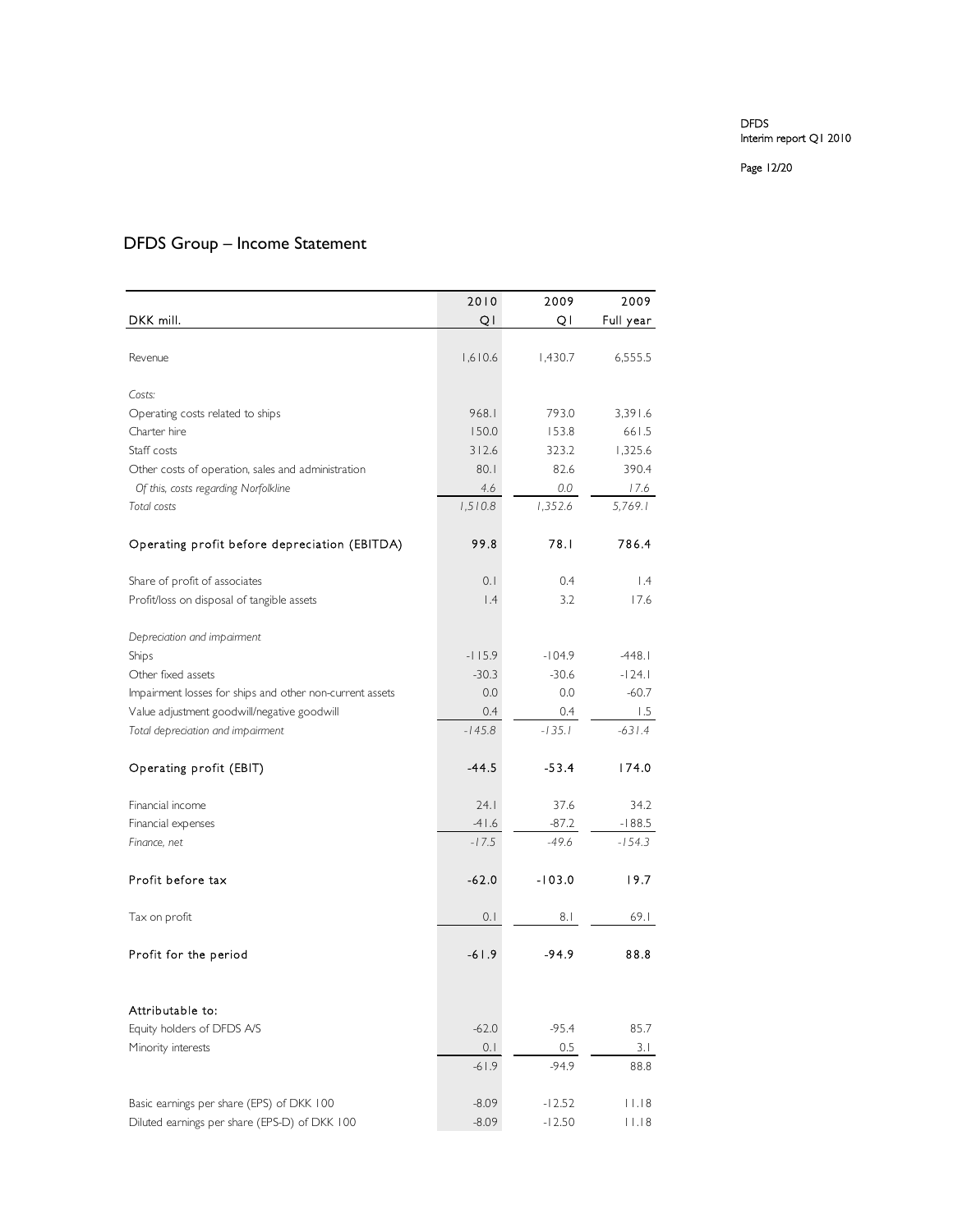Page 13/20

# DFDS Group - Comprehensive income

|                                                                  | 2010    | 2009    | 2009      |
|------------------------------------------------------------------|---------|---------|-----------|
| DKK mill.                                                        | Q١      | Q١      | Full year |
|                                                                  |         |         |           |
| Profit for the period                                            | $-61.9$ | $-94.9$ | 88.8      |
|                                                                  |         |         |           |
| Other comprehensive income                                       |         |         |           |
| Value adjustment of hedging instruments                          | $-17.6$ | 39.7    | 73.4      |
| Value adjustment of hedging instruments transferred to revenue   | 0.0     | $-4.9$  | 5.7       |
| Value adjustment of hedging instruments transferred to operating |         |         |           |
| expenses                                                         | $-10.1$ | $-15.2$ | $-63.8$   |
| Value adjustment of hedging instruments transferred to financial | 10.8    | 0.0     | 25.1      |
| expenses                                                         |         |         |           |
| Currency translation, foreign companies                          | 47.0    | 36.6    | 94.3      |
| Revaluation of securities                                        | $-3.1$  | 3.4     | 5.6       |
|                                                                  |         |         |           |
| Comprehensive income for the period                              | $-34.9$ | $-35.3$ | 229.1     |
|                                                                  |         |         |           |
|                                                                  |         |         |           |
| Comprehensive income for the period is attributed to             |         |         |           |
| Equity holders of DFDS A/S                                       | $-35.1$ | $-36.0$ | 225.7     |
| Minority interests                                               | 0.2     | 0.7     | 3.4       |
|                                                                  | $-34.9$ | $-35.3$ | 229.1     |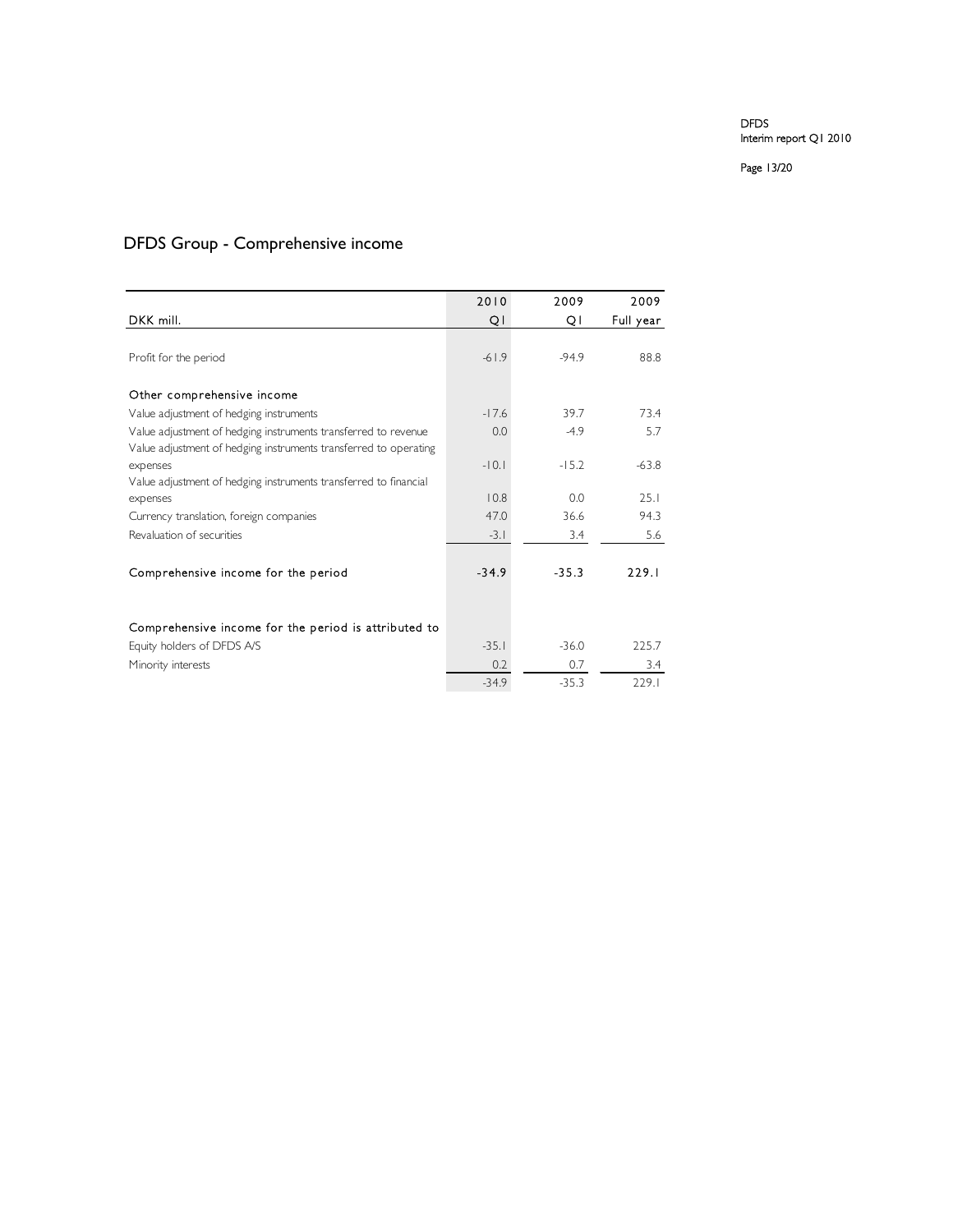Page 14/20

# DFDS Group - Balance Sheet, Assets

|                                      | 31.03.  | 31.03.  | 31.12.  |
|--------------------------------------|---------|---------|---------|
| DKK mill.                            | 2010    | 2009    | 2009    |
|                                      |         |         |         |
| Non-current assets                   |         |         |         |
|                                      |         |         |         |
| Goodwill                             | 349.2   | 323.0   | 343.9   |
| Other non-current intangible assets  | 10.6    | 29.8    | 15.2    |
| Software                             | 56.7    | 55.6    | 59.4    |
| Development projects in progress     | 9.0     | 5.4     | 6.0     |
| Total non-current intangible assets  | 425.5   | 413.8   | 424.5   |
| <b>Buildings</b>                     | 75.1    | 76.1    | 75.3    |
| Terminals                            | 277.5   | 287.1   | 278.4   |
| Ships                                | 6,909.7 | 6,037.7 | 6,864.0 |
| Equipment, etc.                      | 291.6   | 307.2   | 298.8   |
| Work in progress and prepayments     | 10.2    | 255.6   | 9.3     |
| Total non-current tangible assets    | 7,564.1 | 6,963.7 | 7,525.8 |
|                                      |         |         |         |
| Investments in associates            | 5.0     | 4.9     | 4.8     |
| Receivables                          | 24.9    | 27.7    | 24.8    |
| Securities                           | 28.0    | 28.9    | 30.1    |
| Deferred tax assets                  | 105.9   | 91.4    | 102.7   |
| Total other non-current assets       | 163.8   | 152.9   | 162.4   |
| Total non-current assets             | 8,153.4 | 7,530.4 | 8,112.7 |
|                                      |         |         |         |
| Inventories                          | 70.7    | 70.1    | 76.8    |
| Trade receivables                    | 797.9   | 707.3   | 721.6   |
| Amounts owed by associates           | 4.2     | 4.5     | 2.8     |
| Other receivables and current assets | 118.6   | 110.9   | 96.2    |
| Prepayments                          | 92.4    | 87.0    | 122.3   |
| Cash at bank and in hand             | 169.5   | 222.2   | 154.6   |
|                                      | 1,253.3 | 1,202.0 | 1,174.3 |
| Assets classified as held for sale   | 0.0     | 185.0   | 11.0    |
| Total current assets                 | 1,253.3 | 1,387.0 | 1,185.3 |
| Total assets                         | 9,406.7 | 8,917.4 | 9,298.0 |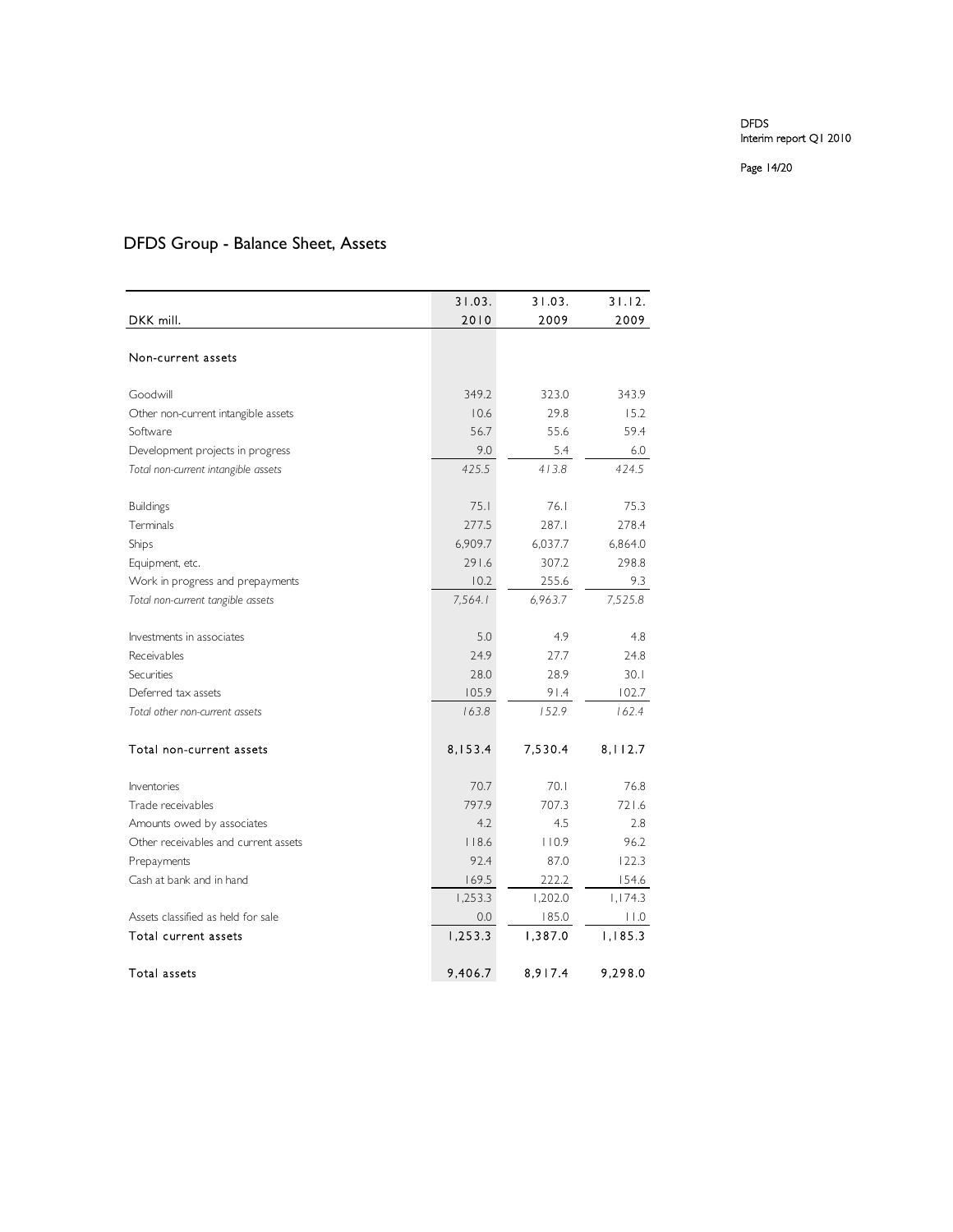Page 15/20

# DFDS Group - Balance Sheet, Equity and Liabilities

|                                                         | 31.03.   | 31.03.   | 31.12.   |
|---------------------------------------------------------|----------|----------|----------|
| DKK mill.                                               | 2010     | 2009     | 2009     |
|                                                         |          |          |          |
| Equity                                                  |          |          |          |
|                                                         |          |          |          |
| Share capital                                           | 800.0    | 800.0    | 800.0    |
| Reserves                                                | $-142.2$ | $-249.8$ | $-169.1$ |
| Retained earnings                                       | 2,949.5  | 2,829.4  | 3,009.8  |
| Total equity attributable to equity holders of DFDS A/S | 3,607.3  | 3,379.6  | 3,640.7  |
| Minority interests                                      | 46.2     | 70.2     | 47.1     |
| Total equity                                            | 3,653.5  | 3,449.8  | 3,687.8  |
|                                                         |          |          |          |
| Interest bearing liabilities                            | 3,203.9  | 3,329.3  | 3,073.7  |
| Deferred tax                                            | 170.9    | 152.7    | 162.1    |
| Pension and jubilee liabilities                         | 177.5    | 178.2    | 178.9    |
| Other provisions                                        | 0.0      | 0.0      | 0.0      |
| Total non-current liabilities                           | 3,552.3  | 3,660.2  | 3,414.7  |
|                                                         |          |          |          |
| Interest bearing liabilities                            | 967.9    | 537.9    | 1,126.4  |
| Trade payables                                          | 348.3    | 304.4    | 315.0    |
| Amounts owed by associates                              | 0.1      | 1.8      | 0.0      |
| Other provisions                                        | 6.2      | 9.7      | 6.2      |
| Corporation tax                                         | 27.6     | 20.7     | 26.4     |
| Other payables                                          | 690.0    | 714.6    | 648.0    |
| Deferred income                                         | 160.8    | 133.3    | 73.5     |
|                                                         | 2,200.9  | 1,722.4  | 2,195.5  |
| Liabilities related to assets held for sale             | 0.0      | 85.0     | 0.0      |
| Total current liabilities                               | 2,200.9  | 1,807.4  | 2,195.5  |
|                                                         |          |          |          |
| <b>Total liabilites</b>                                 | 5,753.2  | 5,467.6  | 5,610.2  |
| Total equity and liabilities                            | 9,406.7  | 8,917.4  | 9,298.0  |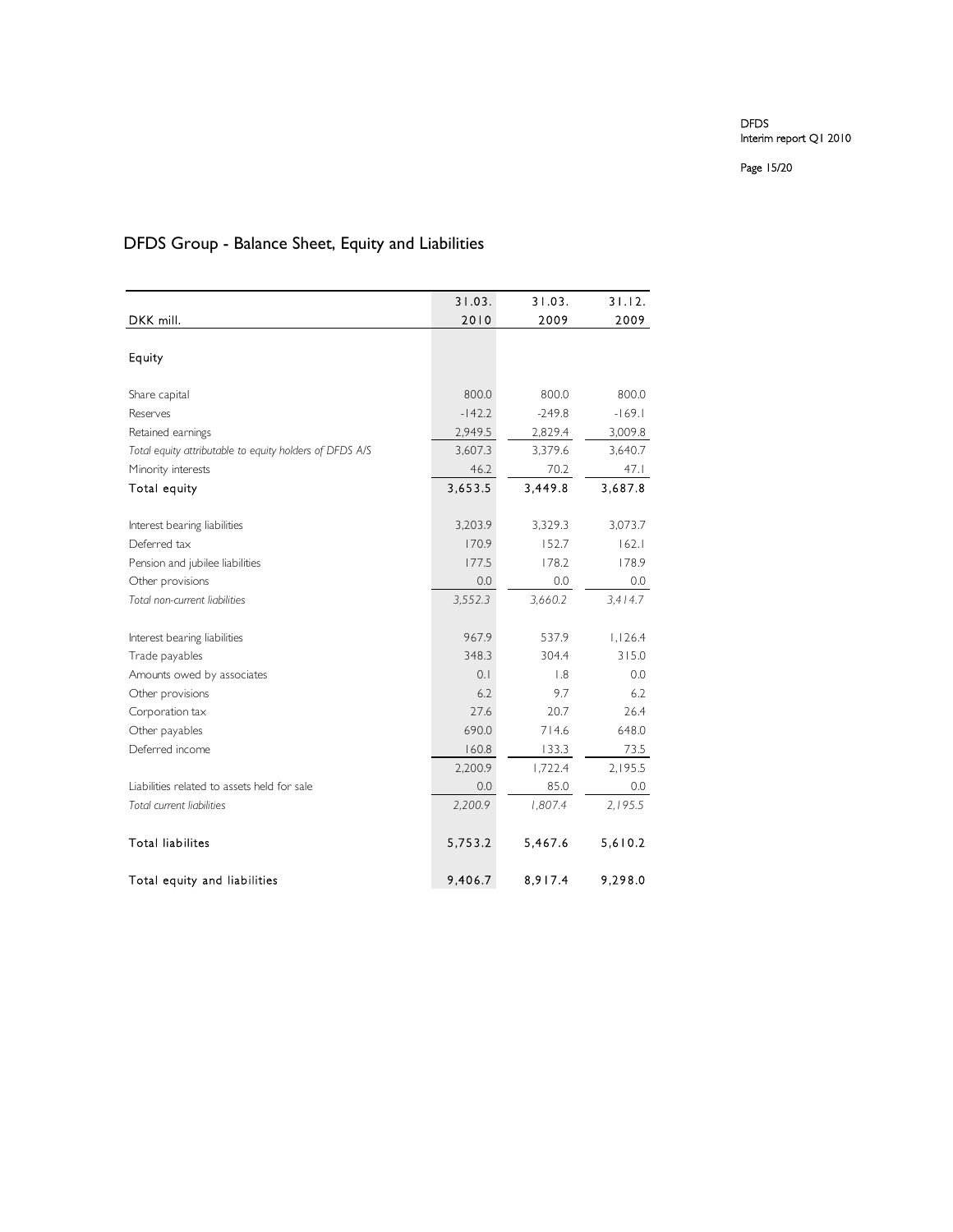Page 16/20

# DFDS Group - Statement of changes in equity

|                                                                                                                                                                                                | Share capital | Reserves                |                | Retained                     | Total equity       | Minority | Total                     |           |                        |
|------------------------------------------------------------------------------------------------------------------------------------------------------------------------------------------------|---------------|-------------------------|----------------|------------------------------|--------------------|----------|---------------------------|-----------|------------------------|
|                                                                                                                                                                                                |               | Currency<br>translation | Hedging        | Revaluation<br>of securities | Treasury<br>shares | earnings | attributable<br>to equity | interests |                        |
| DKK mill,                                                                                                                                                                                      |               |                         |                |                              |                    |          |                           |           |                        |
| Equity at I January 2009                                                                                                                                                                       | 800.0         | $-175.9$                | $-102.9$       | 3.3                          | $-34.0$            | 2,923.4  | 3413.9                    | 70.6      | 3,484.5                |
| Equity movements Q1 2009                                                                                                                                                                       |               |                         |                |                              |                    |          |                           |           |                        |
| Comprehensive income for the period<br>Profit for the period                                                                                                                                   |               |                         |                |                              |                    | $-95.4$  | $-95.4$                   | 0.5       | $-94.9$                |
| Other comprehensive income<br>Value adjustment of hedging instruments<br>Value adjustment of hedging instruments transferred to revenue<br>Value adjustment of hedging instruments transferred |               |                         | 39.7<br>$-4.9$ |                              |                    |          | 39.7<br>$-4.9$            |           | 39.7<br>$-4.9$         |
| to operating expenses<br>Currency translation, foreign companies<br>Revaluation of securities                                                                                                  |               | 36.4                    | $-15.2$        | 3.4                          |                    |          | $-15.2$<br>36.4<br>3.4    | 0.2       | $-15.2$<br>36.6<br>3.4 |
| Comprehensive income for the period                                                                                                                                                            | 0.0           | 36.4                    | 19.6           | 3.4                          | 0.0                | $-95.4$  | $-36.0$                   | 0.7       | $-35.3$                |
| Disposal of minority interests                                                                                                                                                                 |               |                         |                |                              |                    |          | 0.0                       | $-1.1$    | $-1.1$                 |
| Vested re. share-based payment                                                                                                                                                                 |               |                         |                |                              |                    | 0.9      | 0.9                       |           | 0.9                    |
| Sale of treasury shares related to exercise of share<br>options                                                                                                                                |               |                         |                |                              | 0.3                | 0.5      | 0.8                       |           | 0.8                    |
| Equity movements Q1 2009                                                                                                                                                                       | 0.0           | 36.4                    | 19.6           | 3.4                          | 0.3                | $-94.0$  | $-34.3$                   | $-0.4$    | $-34.7$                |
|                                                                                                                                                                                                |               |                         |                |                              |                    |          |                           |           |                        |
| Equity at 31 March 2009                                                                                                                                                                        | 800.0         | $-139.5$                | -83.3          | 6.7                          | $-33.7$            | 2,829.4  | 3,379.6                   | 70.2      | 3,449.8                |
| Equity at I January 2010                                                                                                                                                                       | 800.0         | $-82.0$                 | $-62.4$        | 9.0                          | $-33.7$            | 3,009.8  | 3.640.7                   | 47.1      | 3,687.8                |
| Equity movements Q1 2010                                                                                                                                                                       |               |                         |                |                              |                    |          |                           |           |                        |
| Comprehensive income for the period<br>Profit for the period                                                                                                                                   |               |                         |                |                              |                    | $-62.0$  | $-62.0$                   | 0.1       | $-61.9$                |
| Other comprehensive income<br>Value adjustment of hedging instruments                                                                                                                          |               |                         | $-17.6$        |                              |                    |          | $-17.6$                   |           | $-17.6$                |
| Value adjustment of hedging instruments transferred<br>to operating expenses                                                                                                                   |               |                         | $-10.1$        |                              |                    |          | $-10.1$                   |           | $-10.1$                |
| Value adjustment of hedging instruments transferred<br>to financial expenses                                                                                                                   |               |                         | 10.8           |                              |                    |          | 10.8                      |           | 10.8                   |
| Currency translation, foreign companies<br>Revaluation of securities                                                                                                                           |               | 46.9                    |                | $-3.1$                       |                    |          | 46.9<br>$-3.1$            | 0.1       | 47.0<br>$-3.1$         |
| Comprehensive income for the period                                                                                                                                                            | 0.0           | 46.9                    | $-16.9$        | $-3.1$                       | 0.0                | $-62.0$  | $-35.1$                   | 0.2       | $-34.9$                |
| Disposal of minority interests                                                                                                                                                                 |               |                         |                |                              |                    |          | 0.0                       | $-1.1$    | $-1.1$                 |
| Vested re. share-based payment                                                                                                                                                                 |               |                         |                |                              |                    | 0.2      | 0.2                       |           | 0.2                    |
| Other adjustments                                                                                                                                                                              |               |                         |                |                              |                    | 1.5      | 1.5                       |           | 1.5                    |
| Equity movements Q1 2010                                                                                                                                                                       | 0.0           | 46.9                    | $-16.9$        | $-3.1$                       | 0.0                | -60.3    | $-33.4$                   | $-0.9$    | $-34.3$                |
|                                                                                                                                                                                                |               |                         |                |                              |                    |          |                           |           |                        |
| Equity at 31 March 2010                                                                                                                                                                        | 800.0         | $-35.1$                 | $-79.3$        | 5.9                          | -33.7              | 2,949.5  | 3.607.3                   | 46.2      | 3,653.5                |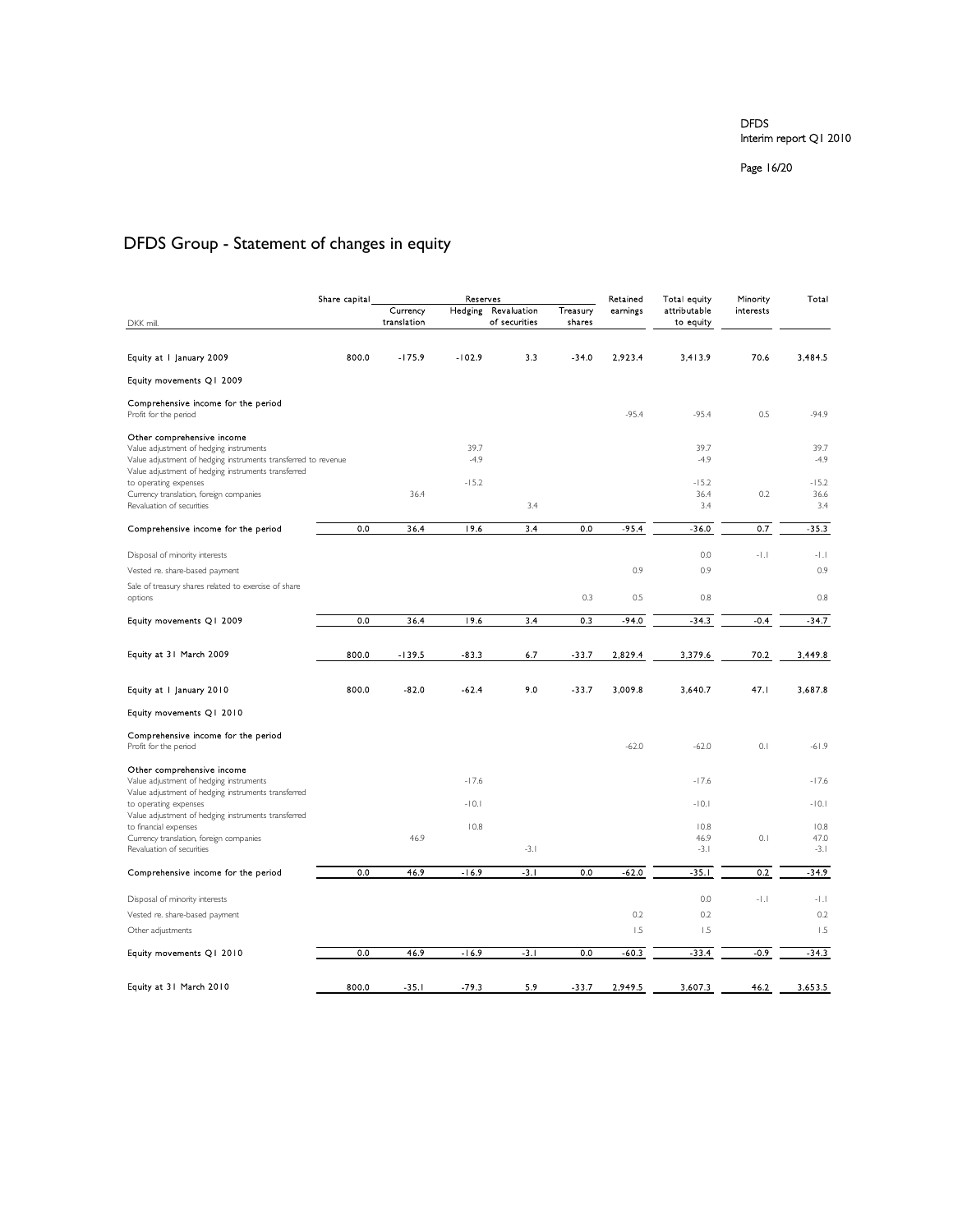#### Page 17/20

|                                                                | 2010     | 2009     | 2009            |
|----------------------------------------------------------------|----------|----------|-----------------|
| DKK mill.                                                      | QI       | Q        | Full year       |
|                                                                |          |          |                 |
| Operating profit before depreciation (EBITDA)                  | 99.8     | 78.1     | 786.4           |
| Adjustments for non-liquid operating items, etc.               | $-4.8$   | 1.7      | 8.3             |
| Change in working capital                                      | 59.8     | 157.6    | 86.7            |
| Payment of pension liabilities and other provisions            | $-1.2$   | $-2.1$   | $-20.5$         |
| Cash flow from operating activities, gross                     | 153.6    | 235.3    | 860.9           |
| Interest income                                                | 30.6     | 25.2     | 70.1            |
| Interest expenses                                              | $-55.0$  | $-56.5$  | $-262.1$        |
| Taxes paid                                                     | -4.1     | $-12.2$  | -25.1           |
| Cash flow from operating activities, net                       | 125.1    | 191.8    | 643.8           |
| Ships                                                          | $-46.1$  | $-468.2$ | $-1,190.7$      |
| Buildings and terminals                                        | $-0.5$   | $-1.3$   | $-1.4$          |
| Equipment, etc.                                                | $-3.1$   | $-24.5$  | $-51.9$         |
| Purchase of non-current intangible assets                      | $-5.4$   | $-3.6$   | $-22.3$         |
| Acquisition of minority interests                              | $-0.2$   | $-0.2$   | $-39.4$         |
| Associates                                                     | 0.0      | 0.0      | $\mathsf{I}$ .4 |
| Cash flow from investing activities                            | $-55.3$  | $-497.8$ | $-1,304.3$      |
| Cash flow from financing activities                            |          |          |                 |
| Change in loans secured by mortgages in ships                  | 74.5     | 337.0    | 228.5           |
| Change in other non-current investments                        | 0.0      | 0.0      | 5.2             |
| Change in other financial loans                                | $-1.5$   | $-4.8$   | $-38.4$         |
| Payment of financial lease liabilities                         | $-2.2$   | $-8.1$   | $-30.5$         |
| Change in operating credits                                    | $-127.9$ | $-107.8$ | 332.7           |
| Exercise of share options                                      | 0.0      | 0.8      | 0.8             |
| Dividends paid to shareholders                                 | 0.0      | 0.0      | $-1.2$          |
| Cash flow from financing activities                            | $-57.1$  | 217.1    | 497.I           |
| Cash flow for the period                                       | 12.7     | $-88.9$  | $-163.4$        |
| Cash at bank and in hand and securities at beginning of period | 154.6    | 301.6    | 301.6           |
| Foreign exchange adjustments                                   | 2.2      | 9.5      | 16.4            |
| Cash at bank and in hand and securities at end of period       | 169.5    | 222.2    | 154.6           |

# DFDS Group - Cash Flow Statement

*The above cannot be derived directly from the income statement and the balance sheet.*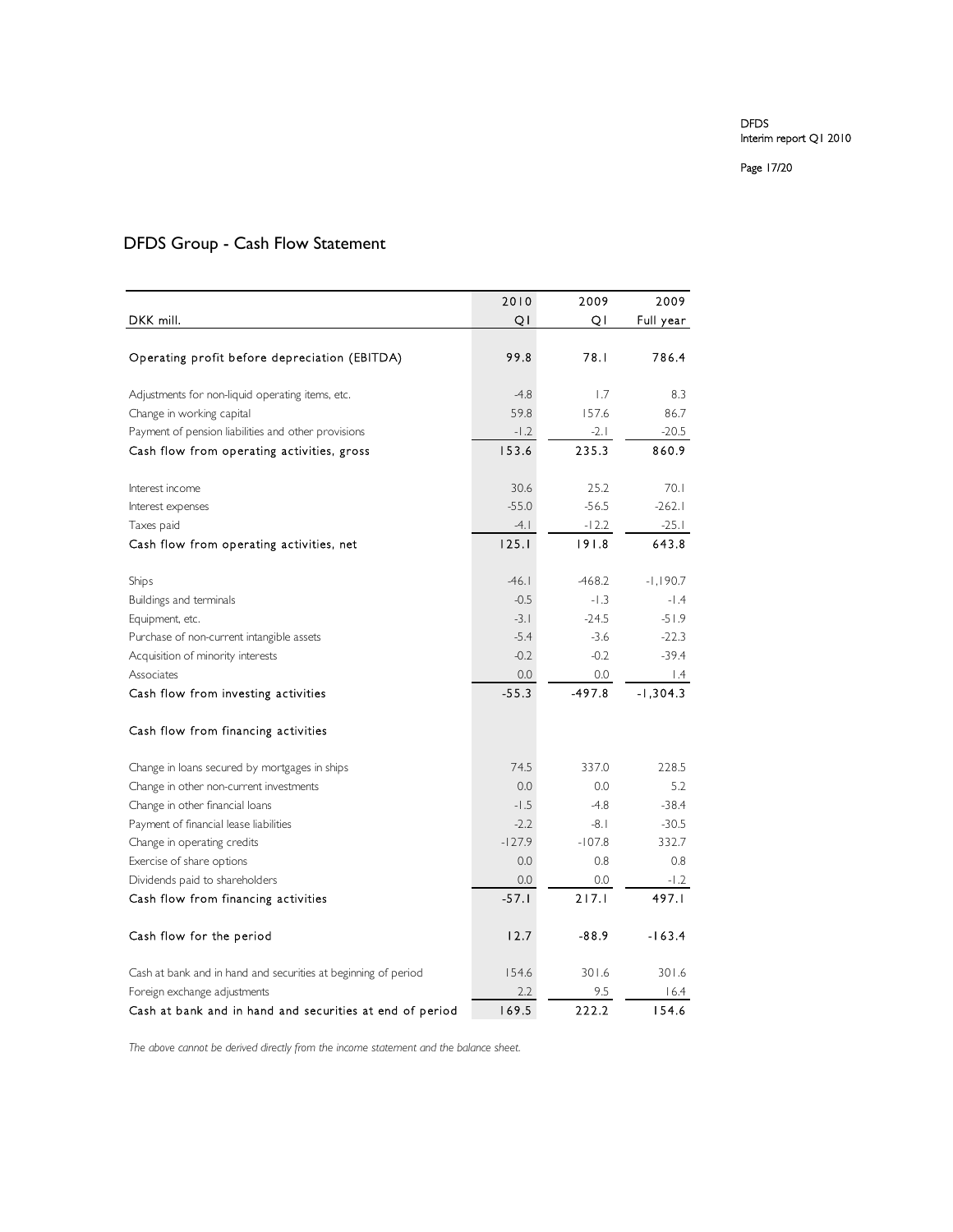Page 18/20

# **Notes**

# Note 1 Accounting policies

This interim report has been prepared in accordance with IAS 34 'Interim Financial Reporting' as adopted by the EU and additional Danish disclosure requirements for interim reports of listed companies.

The following standards relevant to the Group have been adopted by the EU and were implemented with effective date 1 January 2010:

- Amendment to IFRS 2 'Share-based Payment' (1 January 2010)
- IFRS 3 (revised) 'Business Combinations' (1 July 2009)
- Amendment to IFRS 5 (Part of Improvements to IFRSs 2008) 'Non-current Assets Held for Sale and Discontinued Operations' (1 January 2010)
- Amendment to IAS 27 'Consolidated and Separate Financial Statements' (1 July 2009)
- Amendment to IAS 28 'Investments in Associates' (1 July 2009)
- Amendment to IAS 31 'Interests in Joint Ventures' (1 July 2009)
- Amendment to IAS 39 'Financial Instruments: Recognition and Measurement' (1 July 2009)
- IFRIC 9 'Reassessment of Embedded Derivatives' (1 July 2009)
- IFRIC 17 'Distributions of Non-cash Assets to owners' (1 July 2009)
- IFRIC 18 'Transfers of Assets from Customers' (1 July 2009)
- Part of Improvements to IFRSs 2009 (include IFRS 2, 5 and 8 also IAS 1, 7, 17, 36, 38 and 39)

The IASB has issued the following new and amended Standards and Interpretations, which are not yet mandatory for the preparation of the DFDS Group's Interim Financial Reporting:

- IFRS 1 (revised) 'First-time Adoption of International Financial Reporting Standards' (1 January 2010) \*
- Amendments to IFRS 1 'First-time Adoption of International Financial Reporting Standards' 1 January 2010) \*
- IAS 24 (revised) 'Related Party Disclosures' (1 January 2011) \*
- IFRS 9 'Financial instruments' (1 January 2013) \*
- IFRIC 14 'IAS 19 The Limit on a Defined Benefit Asset, Minimum Funding Requirements and their Interaction' (1 January  $2011$ )  $*$
- IFRIC 19 'Extinguishing Financial Liabilities with Equity Instruments' (1 July 2010) \*
- Amendment to IAS 32 'Financial Instruments: Presentation' (1 February 2010)

# $* =$  not approved by EU

The introduction of these standards has not affected recognition and measurement in the Group's interim report for the first three months of 2010. With the exception of the above-stated implemented standards, the interim report has been prepared in accordance with the accounting practices applied to the 2009 annual report to which you are referred.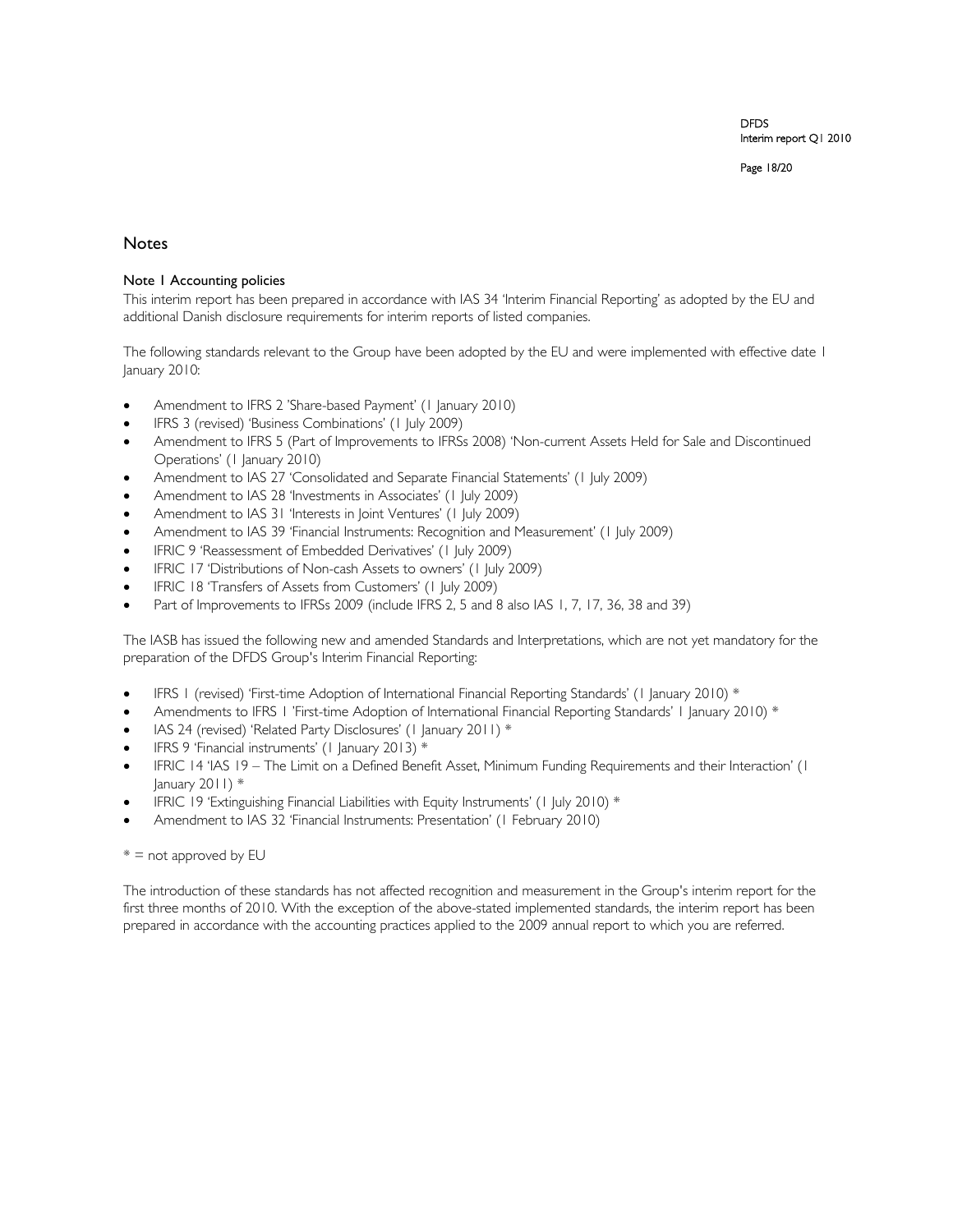Page 19/20

# Note 2 Segment information

# DKK mill.

|                                 | Ro-Ro    | Container | Passenger | Terminal | Trailer  | Non-             |          |
|---------------------------------|----------|-----------|-----------|----------|----------|------------------|----------|
|                                 | Shipping | Shipping  | Shipping  | Services | Services | allocated        | Total    |
| QI 2009                         |          |           |           |          |          |                  |          |
| Revenue from external customers | 615.9    | 287.0     | 279.3     | 62.2     | 180.1    | 6.2              | 1,430.7  |
| Inter-segment revenue           | 52.8     | 7.0       | 0.2       | 65.7     | 1.5      | 48.4             | 175.6    |
| Total revenue                   | 668.7    | 294.0     | 279.5     | 127.9    | 181.6    | 54.6             | 1,606.3  |
| Profit before tax               | 23.7     | $-9.6$    | $-97.0$   | $-20.8$  | 4.2      | $-3.5$           | $-103.0$ |
| Tax on profit                   |          |           |           |          |          | 8.1              | 8.1      |
| Profit for the period           |          |           |           |          |          | 4.6              | $-94.9$  |
|                                 | Ro-Ro    | Container | Passenger | Terminal | Trailer  | Non-             |          |
|                                 | Shipping | Shipping  | Shipping  | Services | Services | allocated        | Total    |
| 01 2010                         |          |           |           |          |          |                  |          |
| Revenue from external customers | 747.9    | 271.3     | 284.9     | 75.5     | 230.0    | $\overline{0}$ . | 1,610.6  |
| Inter-segment revenue           | 68.9     | 3.9       | 0.6       | 77.6     | 4.0      | 41.3             | 196.3    |
| Total revenue                   | 816.8    | 275.2     | 285.5     | 153.1    | 234.0    | 42.3             | 1.806.9  |
| Profit before tax               | 43.8     | $-14.7$   | $-92.1$   | $-3.8$   | $-3.3$   | 8.1              | $-62.0$  |
| Tax on profit                   |          |           |           |          |          | 0.1              | 0.1      |
| Profit for the period           |          |           |           |          |          | 8.2              | $-61.9$  |